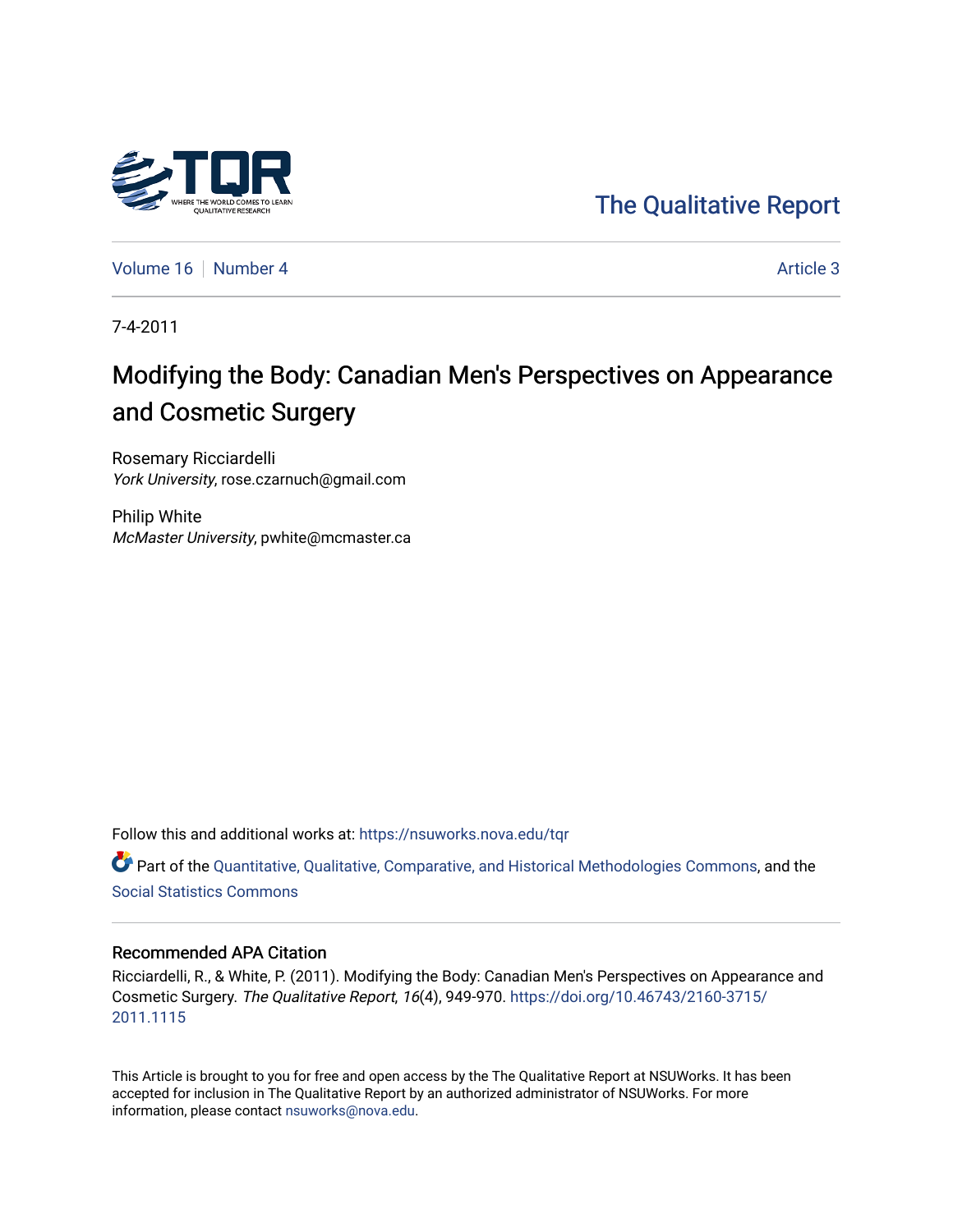

# Modifying the Body: Canadian Men's Perspectives on Appearance and Cosmetic **Surgery**

# Abstract

In postmodern scholarship there has been a temporal shift to thinking of the body as malleable rather than fixed, which has opened space for the remaking of the self via the remaking of the body (Featherstone, 1991; Giddens, 1991). Among men, this process is thought to interact with shifting understandings of masculinity. In this study, 14 interviews were conducted to investigate experiences of masculinity, physical appearance and cosmetic surgery among Canadian men who had undergone or were contemplating cosmetic surgery. Responses suggest that bodily presentations and experiences of masculinity continue to influence how people feel about themselves and their perspective toward cosmetic surgery. Findings are discussed in relation to contemporary constructions of masculinity, body, and identity.

# Keywords

Body Modification, Appearance, Cosmetic Surgery, Masculinity, Risk Theory, and Grounded Theory

# Creative Commons License



This work is licensed under a [Creative Commons Attribution-Noncommercial-Share Alike 4.0 License](https://creativecommons.org/licenses/by-nc-sa/4.0/).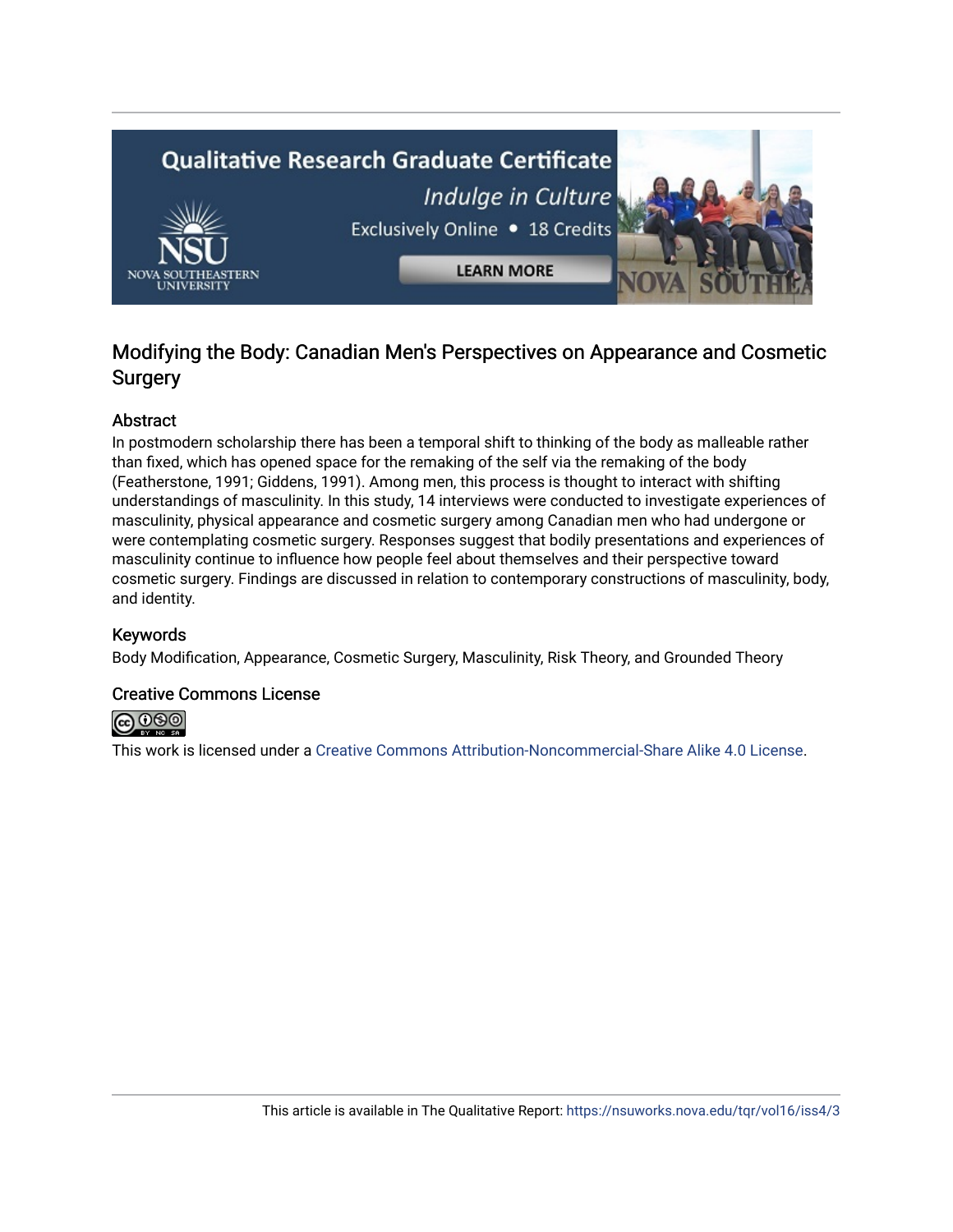# **Modifying the Body: Canadian Men's Perspectives on Appearance and Cosmetic Surgery**

Rosemary Ricciardelli York University, Toronto, Ontario, Canada

# Philip White

McMaster University, Hamilton, Ontario, Canada

In postmodern scholarship there has been a temporal shift to thinking of *the body as malleable rather than fixed, which has opened space for the remaking of the self via the remaking of the body (Featherstone, 1991; Giddens, 1991). Among men, this process is thought to interact with shifting understandings of masculinity. In this study, 14 interviews were conducted to investigate experiences of masculinity, physical appearance and cosmetic surgery among Canadian men who had undergone or were contemplating cosmetic surgery. Responses suggest that bodily presentations and experiences of masculinity continue to influence how people feel about themselves and their perspective toward cosmetic surgery. Findings are discussed in relation to contemporary constructions of masculinity, body, and identity. Key Words: Body Modification, Appearance, Cosmetic Surgery, Masculinity, Risk Theory, and Grounded Theory* 

Risk is evident in everyday life. From a macro to a micro level of society, risk saturates human existence. Beck (1992) and Giddens (1994) have argued that life in late modernity is characterized by a conscious or unconscious awareness of and response to unpredictable and unfamiliar risks that are created by human agency. These risks can be biological (e.g., diseases such as HIV/AIDS or Severe acute respiratory syndrome [SARS], environmental pollution and food additives), social (e.g., crime, discrimination and poverty) or technological (e.g., plane crashes, nuclear weaponry and chemical weapons). Researchers have also argued that in response to such risks, people are reflexively exerting control over their bodies via health/lifestyle choices (e.g., organic foods, yoga, bottled water, and frequent medical exams) amidst continuous warnings of danger (Beck, 1992; Giddens, 1991). Williams (1997) has reinforced this argument by explaining that medical technologies render the body "uncertain," providing both hope (e.g., the possibility for better health and an improved appearance) and despair (e.g., a blotched surgery).

Self-identity in risk society is threatened – largely by the dissolution of conventional norms, traditions, and values (Beck, 1992; Ekberg, 2007; Giddens, 1994). Consequently, individuals must make choices about their self-identity based on perceived risk and the anxieties, insecurities, and uncertainties associated with taking or avoiding risks. Risk society combined with consumer capitalism (i.e., an image and self-obsessed pursuit of pleasure and control in the personal sphere of life via material goods, see Featherstone, 1991) appears to generate insecurities which people cope with by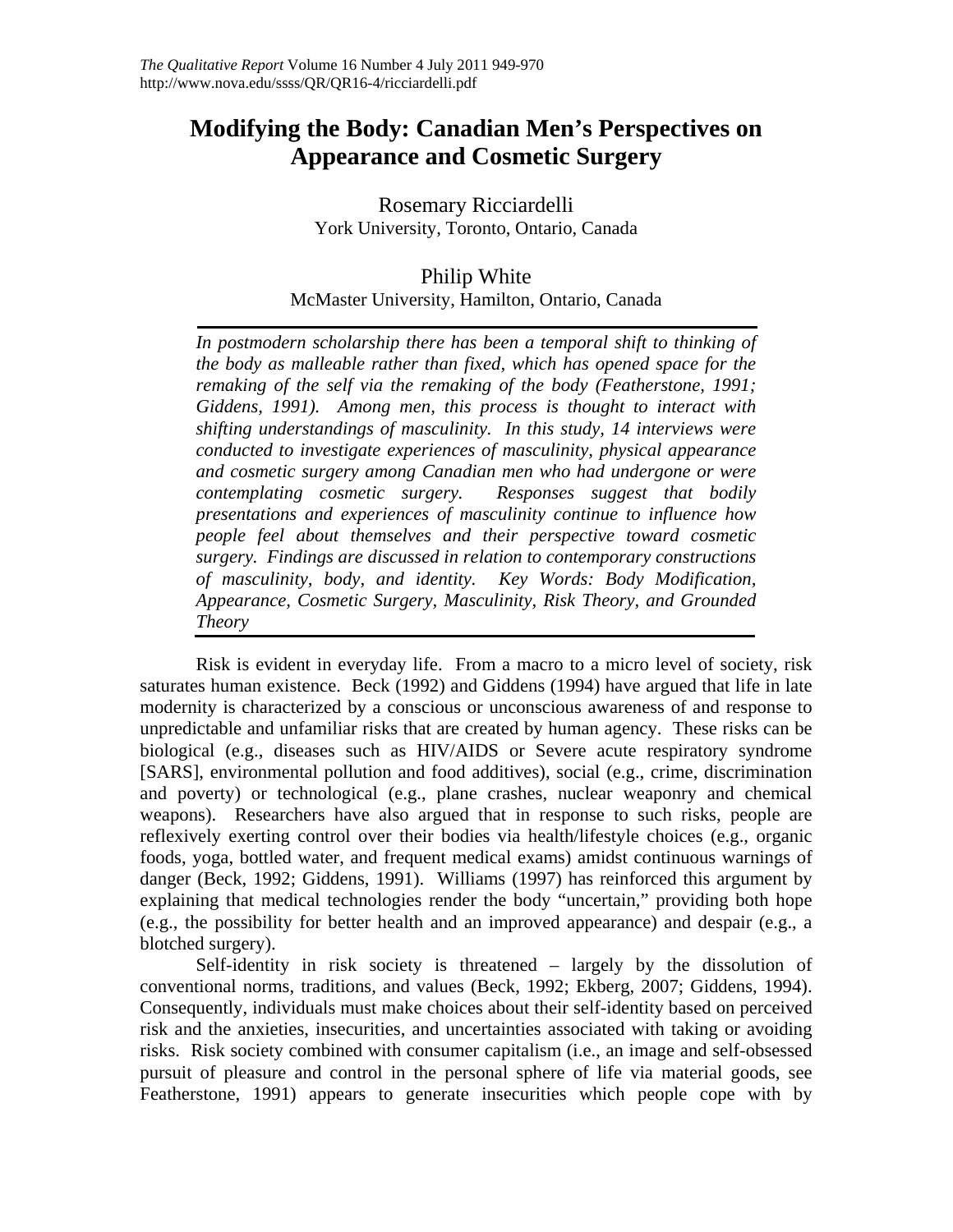increasingly focusing on themselves and their bodies (Frost, 2005). Appearance and *doing looks* is fundamental to the processes of identity construction via the market – which offer a range of personal wants and needs as well as a perfect image of the body for consumers to try to emulate (Frost, 2003, 2005). Specifically, as identity has become increasingly entwined in bodily appearance, researchers have argued that identity is based in a process of constant reflexive self-creation where the end goal is perfection, yet insecurities and self-criticisms are common by-products of its pursuit (Frost, 2003, 2005; Giddens, 1991).

For example, Monaghan (2001) found that body builders risk their own and other peoples' physical and social well-being by engaging in drug-taking (e.g., steroid use). Among experienced competitive body builders such high risk behaviours are rationalized by their outcome (e.g., increased body mass). Moreover, for many, body building and drug use "provide a viable identity, a means of anchoring the embodied self" (Monaghan, p. 182). Similarly, risk-taking via cosmetic surgery offers people a means to (re)construct a viable identity. People choosing to undergo cosmetic surgery participate in high risk behaviors that represent an opportunity for transformation. Cosmetic surgery, then, itself demonstrates the potential benefits as well as dangers of technological body modification. Overall, the increasing focus on appearance, including the use of cosmetic surgery for men, can be theorized as a response to living in a risk society and the increasing role of the body in self-identification.

In postmodern scholarship, the body has become increasingly conceptualized as a social construction as well as a biological entity (Featherstone, 1991; Giddens, 1991). This temporal shift, to thinking of the body as malleable rather than fixed, has opened space for the remaking of the self via the remaking of the body (Featherstone; Frank, 2002; Giddens, 1991). As Featherstone suggests, body projects are: "attempts to construct and maintain a coherent and viable sense of self-identity through attention to the body, and more particularly, the body's surface" (p. 53). Gender, one's masculinity and femininity, is also embodied such that "we experience and construct those [gender] identities through our bodies, and our bodies are contrasted through them" (Paechter, 2006, p. 126). This need to maintain a coherent sense of self-identity for men stems from shifting understandings of masculinity. The body, then, is an evolving project, an objectified reality whose current appearance is congruent with the narrative of self under construction (Giddens, 1991).

Most research on body modification has focused on women (Balsamo, 1996; Bartky, 1990; Budgeon, 2003; Davis, 2003; Morgan, 1991; Wolf, 1991). The relative lack of research on men's bodies, the apparent emphasis on bodily appearance for selfidentification, combined with the recent and fast-growing phenomenon of men electing to have cosmetic surgery (Gill, Henwood, & McLean, 2005; Medicard, 2003) precipitated the current research. As gender researchers and persons, particularly the primary researcher, who have long noted the strain of appearance on the self-confidence and selfidentification of the men in their lives, we decided to undertake this research. Conceptually, we will first identify why rapid social changes in contemporary discourses of masculinities must be interrogated for connections with body modification discourses – as well as broader dynamics of social change – in order to better understand their mutual dynamic. Methodologically, the current research employs interviews about appearance and cosmetic surgery with a sample of Canadian men. A grounded theory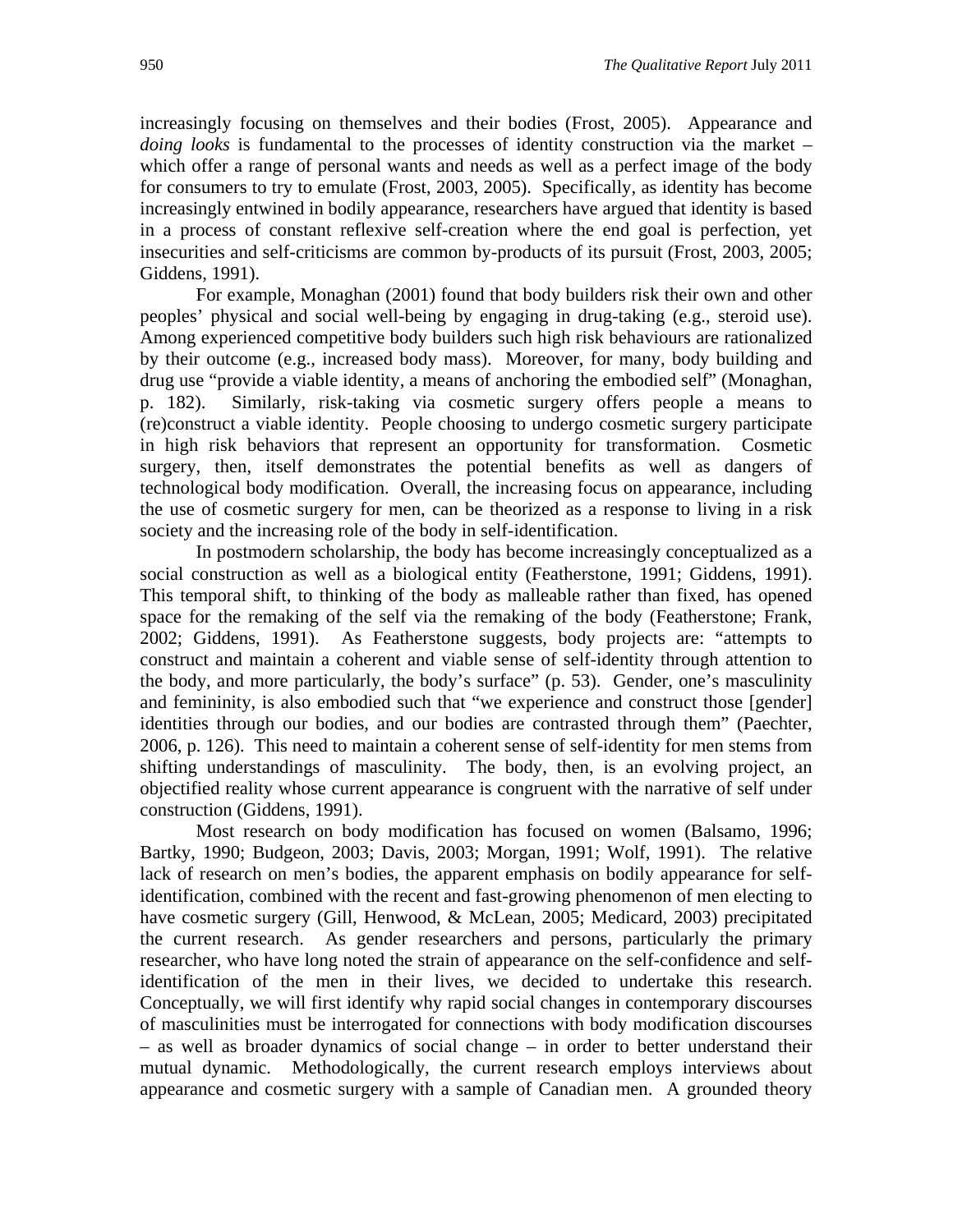approach (Glaser & Strauss, 1967) that employed inductive analyses, allowing themes, patterns, and trends to emerge from the data, was used. As usual with qualitative research, the tradeoff of low generalizability to the population is offset by the richness of the data and how it lays open the meanings embedded in cosmetic surgery.

# **Identity and Appearance**

As argued above, life in late modernity is associated with a sense of increased risk and lack of control (Beck, 1992; Giddens, 1994). Beck's (1992) concerns were heavily due to "modernization risks" resulting from the scientific and technological development, of which we argue, like Williams (1997), cosmetic surgery and its associated technologies are a part. The rise of individualization, defined as the increased responsibility of people to manage the risks that were once the responsibility of institutions, has affected understandings of gender, gender appropriateness, and gender roles. Correspondingly, conceptualizations of masculinity and the associated understanding of what is normative for men are challenged (Connell, 2005; Kimmel, 1992). Thus, men express, negotiate, and manage risk through their bodies as a means of gendered cultural expression. The sociological literature on masculinity and appearance is devoid of research specifically investigating the physical appearance or body concerns of Canadian men in a society shaped by risk.

In terms of body modification, Bordo (1995) has argued that individuals have responded to this lack of control by focusing on what they can control – the body. Moreover, researchers found that among females *looking good* was highly valued, yet participants were quick in expressing dislike of their bodies (Bordo; Frost, 2003, 2005; Wolf, 1991). Physical appearance appeared to be embedded in meanings where different bodily appearances have become associated with negative or positive connotations and the interpretation and construction of such meanings has been incorporated into presentations of self (Frost, 2005; Goffman, 1976). Consequently, one's corporeality and identity become inseparable. Frost (2005) further argued that "women and girls, and indeed men and boys, are all engaged in the continuous production of gendered identity via visual display" (p. 66).

In this sense, the mind/body dualism – implying that the mind is superior to the body and active while the body is inferior and passive – allows for the body to be viewed as the enemy and a source of temptation. As such, the body is a physical site that can be controlled by the mind, as evident in Giddens' (1991) conceptualization of self-reflexive identity construction in high-risk society. He argued that people are constantly making and remaking themselves in accordance with conventional notions of perfection, as part of a self-reflexive project. The self is grounded in self-control; thus further explaining why anxiety can be experienced about weight gain, aging and other perceived bodily imperfections (e.g., such imperfections demonstrate a lack of control to oneself and others as they are displayed by the body).

In recent years, there has been an academic "corporeal turn" (Braun, 2000, p. 511) marked by an increased research interest in the body and embodiment. This has sometimes involved revived attention and criticism of the Cartesian Dualism particularly regarding the relationship between the body and identity. Descartes (1968) argued in the 17th century that the mind is more important for the creation of the self, not the body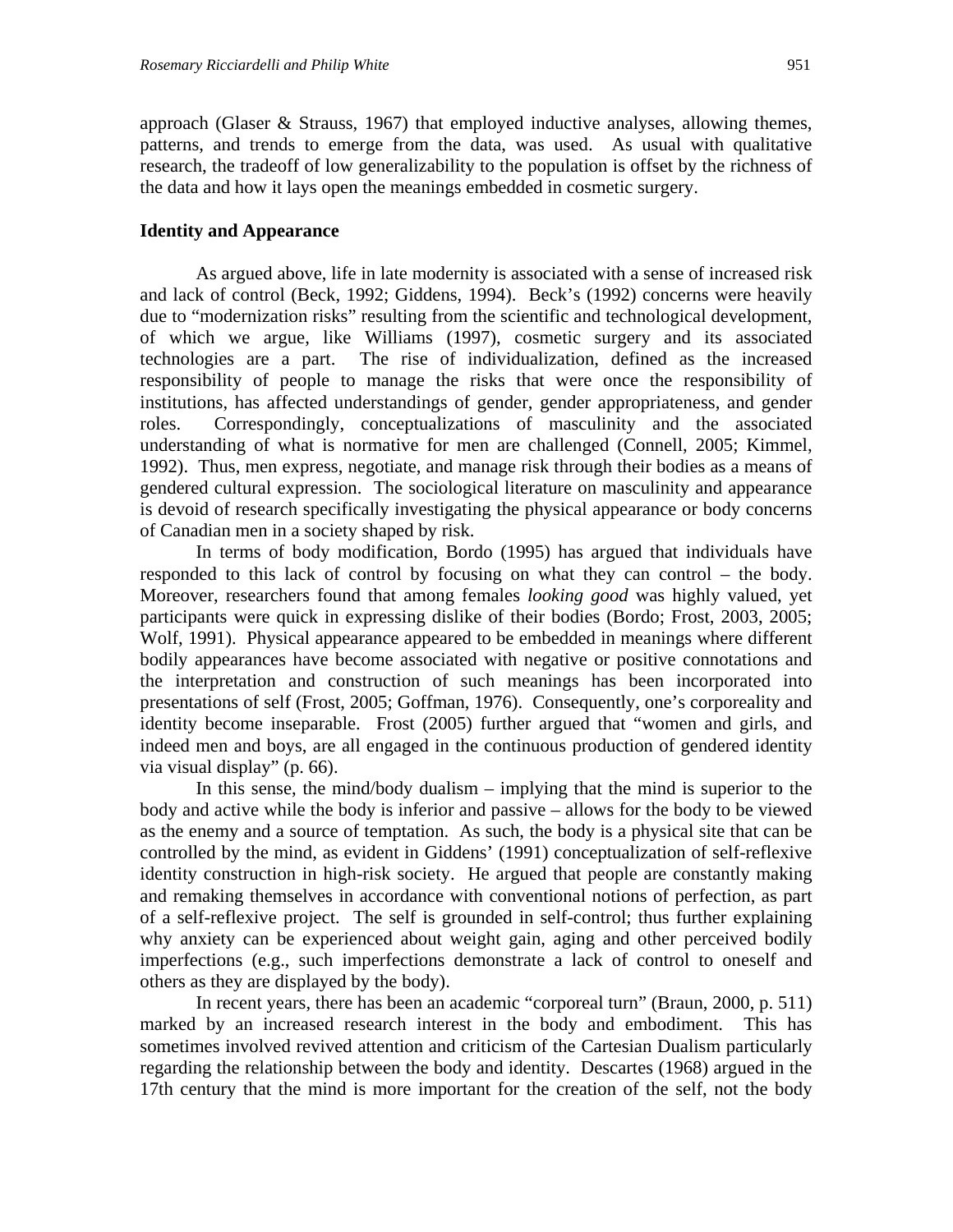which is simply the mind's container. In a recent critique of the dualism, Paechter (2006) argued against this dualism. The "relationship between the body and the world has clear implications for identity, breaking apart the mind/body split and understanding individuals as body and mind compiled, interacting together with the social world" (Paechter, p. 124). In terms of gender, the sex/gender distinction suggests that the body's appearance is independent of gender, because gender, not sex, is socially constructed in the mind, thus independent of one's physicality. Yet, many have also argued that the body is socially constructed through interactions (Bourdieu, 2001; Chanter, 2000; Laqueur, 1990). How one carries oneself, dresses and looks have implications for identity because in interacting with others the way the body is presented plays a role in the self that is constructed (Cooley, 1933; Goffman, 1963, 1968). Specifically, Featherstone (1991) argued that in being attentive to physical appearance (e.g., paying attention to the body), a viable and consistent self-identity is constructed and maintained.

Evidence suggests that physical attractiveness affects both life outcomes and how individuals are perceived by others (Eagly, Ashmore, Makhijani, & Longo, 1991; Jackson, Hunter, & Hodge, 1995; Mulford, Orbell, Shatto, & Stockard, 1998). Jackson, et al. (1995) found that attractive people were perceived as being more competent than less attractive individuals. People were also more likely to want to associate with and cooperate with attractive people (Mulford et al.). Physical attractiveness has also been found to be important in dating relationships. Regarding bodily appearance, studies have shown that being overweight is stigmatizing (Frost, 2003) and that people associate traits such as laziness, sloppiness and stupidity with being overweight (Ross, 1994; Wang, Brownell, & Wadden, 2004).

# **Cosmetic Surgery**

Throughout Western history, reconstructive surgery, referring specifically to surgeries performed to correct physical deformities or defects on the human body, has been used to camouflage scars, hide physical deterioration caused by diseases such as advanced syphilis or HIV/AIDS and *correct* birth defects such as cleft palates (Gillman, 1999). After World War I plastic surgery was used on disfiguring scar tissue resulting from burns (Gillman). The social acceptance of reconstructive surgery among medical professionals was based in the wartime emphasis on self-sufficiency – "the need for economic independence [the ability to earn a living] was one of the factors that made a patient's condition [their non-presentable appearance] worthy of medical attention" (Haiken, 1997, p. 38). Surgeons were then faced with the challenge of defining limits; if improving someone's appearance could improve his/her life or economic dependence, would he/she, too, not be suitable candidates for surgery? Such challenges and the increased value in American culture placed on beauty – especially for women – made the quest for beauty necessary rather than simply desirable. Such trends motivated the evolution of cosmetic, rather than reconstructive, surgery (Haiken).

Aesthetic or cosmetic surgery refers to medical and/or surgical techniques performed to enhance physical appearance (Gillman, 1999; Haiken, 1997; Wilson, 1992). Unlike reconstructive surgery, there is no medical justification for cosmetic surgery (Wilson). Such surgeries can be invasive, performed by a doctor and involving a surgical operation, or non-invasive, procedures such as laser hair removal or microdermabrasion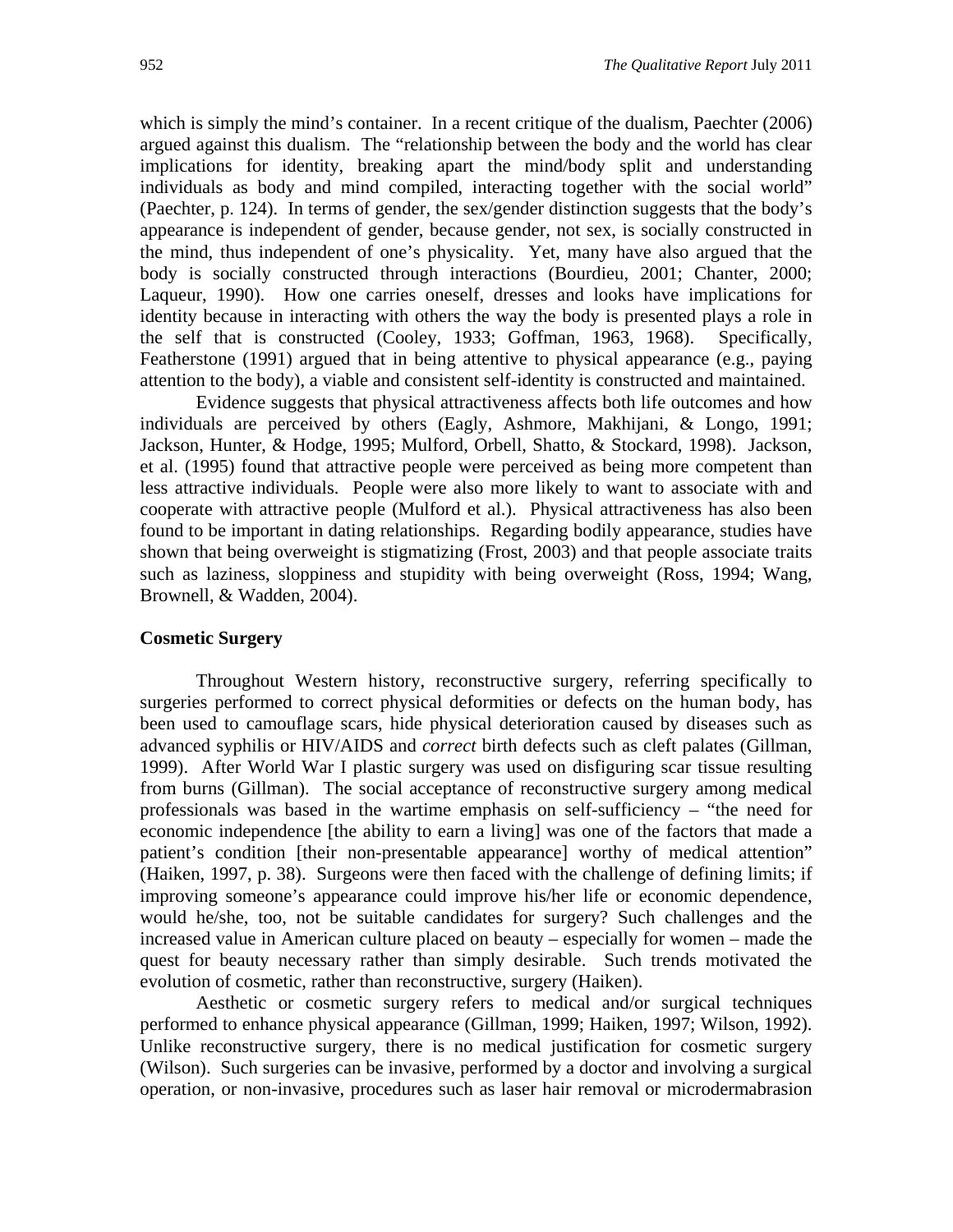that are performed in beauty salons. Early in the 1900s, many surgeons believed that cosmetic surgery itself contradicted the fundamental principle of the medical system by putting healthy patients at risk (Haiken). Over time, as more surgeons began to incorporate cosmetic procedures into their practice – as a method to improve the overall mental, physical and social health of their patients – a new range of optional medical treatments were created and available for purchase (Haiken). Now in the 21st century, cosmetic surgery is viewed as another way of seeking self-improvement (Haiken).

Despite the paucity of systematically collected data, cosmetic surgery has been growing in popularity in North America (American Society of Plastic Surgeons [ASPS], 2007; Medicard, 2003). Canadian surgeons noted in 1996 an increase of roughly 35 percent in the number of surgeries performed on Canadian men since the late 1980s (Medicard). Relative to females, male clients have more than doubled in recent decades to comprise between a quarter and a third of people electing to have surgery (Medicard). Beyond descriptive data on male cosmetic surgery, however, research has not explored the lived experiences of men who want to have, or have had, cosmetic surgery. Extant research on elective surgical procedures has focused primarily on the experiences of women (Balsamo, 1996; Davis, 2003; Morgan, 1991; Wolf, 1991).

Statistics on non-surgical and surgical cosmetic enhancements performed in Canada are somewhat limited. The 2003 Medicard survey, the most comprehensive source for such data in Canada, found that, without including cosmetic procedures that were not surgical (e.g., chemical peels and laser procedures) "there were over 302,000 surgical and non-surgical cosmetic enhancements performed in Canada, an increase of nearly 60,000 procedures or 24.6% from 2002" (Medicard). In 2003, predominantly women underwent cosmetic enhancement procedures (85.5%), while men only underwent 14.5% of all cosmetic treatments.

The motivations behind the growth of cosmetic surgery among men remain open to debate. The stresses of living in risk society and regaining a sense of personal control through bodywork is congruent with Featherstone's (1991) argument that men's participation in cosmetic surgery is rooted in the seductions of consumer culture. Men have become more subject to the same appearance-based cultural imperatives that have surrounded women for decades. This is a result of the movement toward sexual equality via a convergence of gender differences in the cultural discourses and bodily experiences surrounding beauty and body modification practices (Gullette, 1994). Consumer culture, where material goods signify status, taste, and lifestyle, is influenced by marketing techniques and advertising. New styles, fashions, and experiences are created and promoted for individuals to *consume* (Featherstone). In this sense, physical selfenhancement procedures – via surgical intervention – are services men can consume.

The five most common invasive cosmetic procedures performed on North American men differ somewhat from those selected by women (ASPS, 2007; Medicard, 2003). Nose reshaping is the most common procedure among men, followed by eyelid surgery and liposuction. Among North American women, nose reshaping is the third most common surgery performed with breast augmentation and liposuction being more popular (ASPS; Medicard). Despite increasing participation rates among men, women still significantly outnumber men in all invasive cosmetic procedures. The other popular invasive cosmetic procedures among North American men are hair transplants and breast reduction.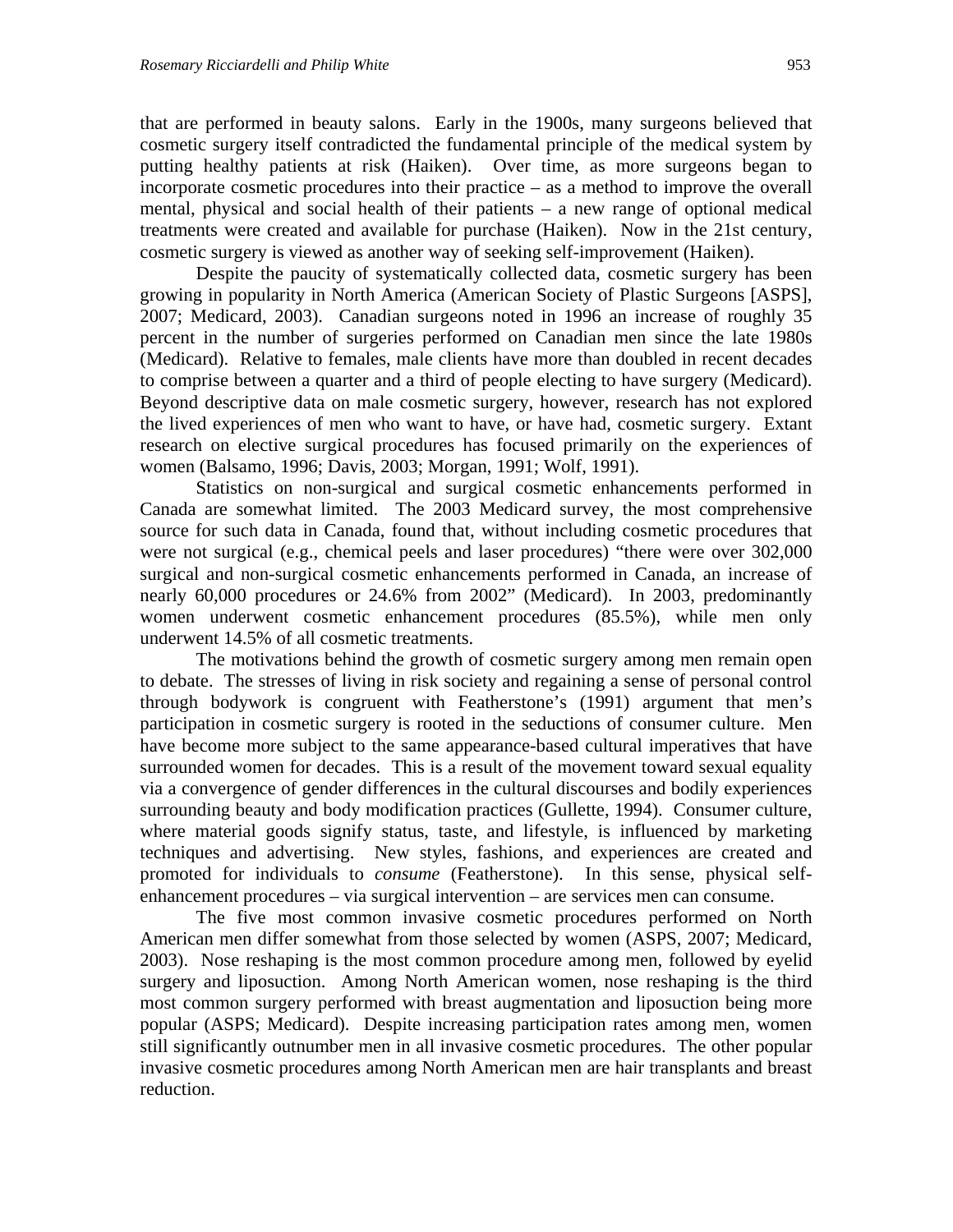American data for non-invasive surgeries indicates the most common procedure for both men and women is Botox, undertaken by 3.8 million women and 284,000 men in 2006 (ASPS, 2007). Other popular procedures for men and women were chemical peels (98,000 for men and 965,000 for women), microdermabrasion (162,000 for men and 634,000 for women), and laser hair removal (173,000 for men and 714,000 for women) (ASPS; see Table 1). Here, the numbers suggest that both men and women are concerned with the appearance of their skin and excess body hair.

Cosmetic surgery, then, is a transformational body technology which, for men, may be both appealing but also confounding given the contested terrain that is the relationship between masculinity and vanity (Gill et al., 2005). In an era of risk awareness and management, the evidence shows that men are, coincidentally, increasingly choosing to have cosmetic surgery. Physical appearance, contemporary constructions of masculinity and self-identity all factor in the decision to undergo cosmetic surgery. Clearly, greater breadth and depth of research on the motivations and experiences of men contemplating cosmetic surgery is warranted. Why do men have cosmetic surgery? How do men feel cosmetic surgery will affect their lives? Are men still meeting resistance as they consider and undergo cosmetic surgery and venture into more traditionally feminine domains? The current study attempts to answer these questions, looking specifically at men who had undergone or were seriously contemplating cosmetic surgery. Based on in-depth interviews, their lived experiences in relation to cosmetic surgery, embodied masculinity, and the role of physical appearance in self-identification were explored.

|  |  |  |  |  |  | Table 1. Top Five Invasive and Non-Invasive Cosmetic Surgery Participated in by Gender for 2006 <sup>1</sup> |
|--|--|--|--|--|--|--------------------------------------------------------------------------------------------------------------|
|--|--|--|--|--|--|--------------------------------------------------------------------------------------------------------------|

| <b>Invasive Surgical Procedures</b>    |                               |  |  |  |  |
|----------------------------------------|-------------------------------|--|--|--|--|
| Men                                    | Women                         |  |  |  |  |
| Nose Reshaping (85,000)                | Breast Augmentation (329,000) |  |  |  |  |
| Eyelid Surgery (37,000)                | Liposuction $(268,000)$       |  |  |  |  |
| Liposuction $(35,000)$                 | Nose Reshaping (223,000)      |  |  |  |  |
| Hair Transplant (20,000)               | Eyelid Surgery (196,000)      |  |  |  |  |
| Male Breast Reduction (20,000)         | Tummy Tuck (140,000)          |  |  |  |  |
| Minimally Invasive Cosmetic Procedures |                               |  |  |  |  |
| Men                                    | Women                         |  |  |  |  |
| Botox (284,000)                        | Botox (3.8 million)           |  |  |  |  |
| Laser Hair Removal (173,000)           | Chemical peels (965,000)      |  |  |  |  |
| Microdermabrasion (162,000)            | Hyaluronic Acid (714,000)     |  |  |  |  |
| Chemical Peel (98,000)                 | Laser Hair Removal (714,000)  |  |  |  |  |
| Laser Skin Resurfacing (32,000)        | Microdermabrasion (634,000)   |  |  |  |  |

 $\overline{a}$ 

<span id="page-7-0"></span><sup>&</sup>lt;sup>1</sup>As statistics are not available in Canada, these statistics are American, from the American Society of Plastic Surgeons, 2006 Gender Quick Facts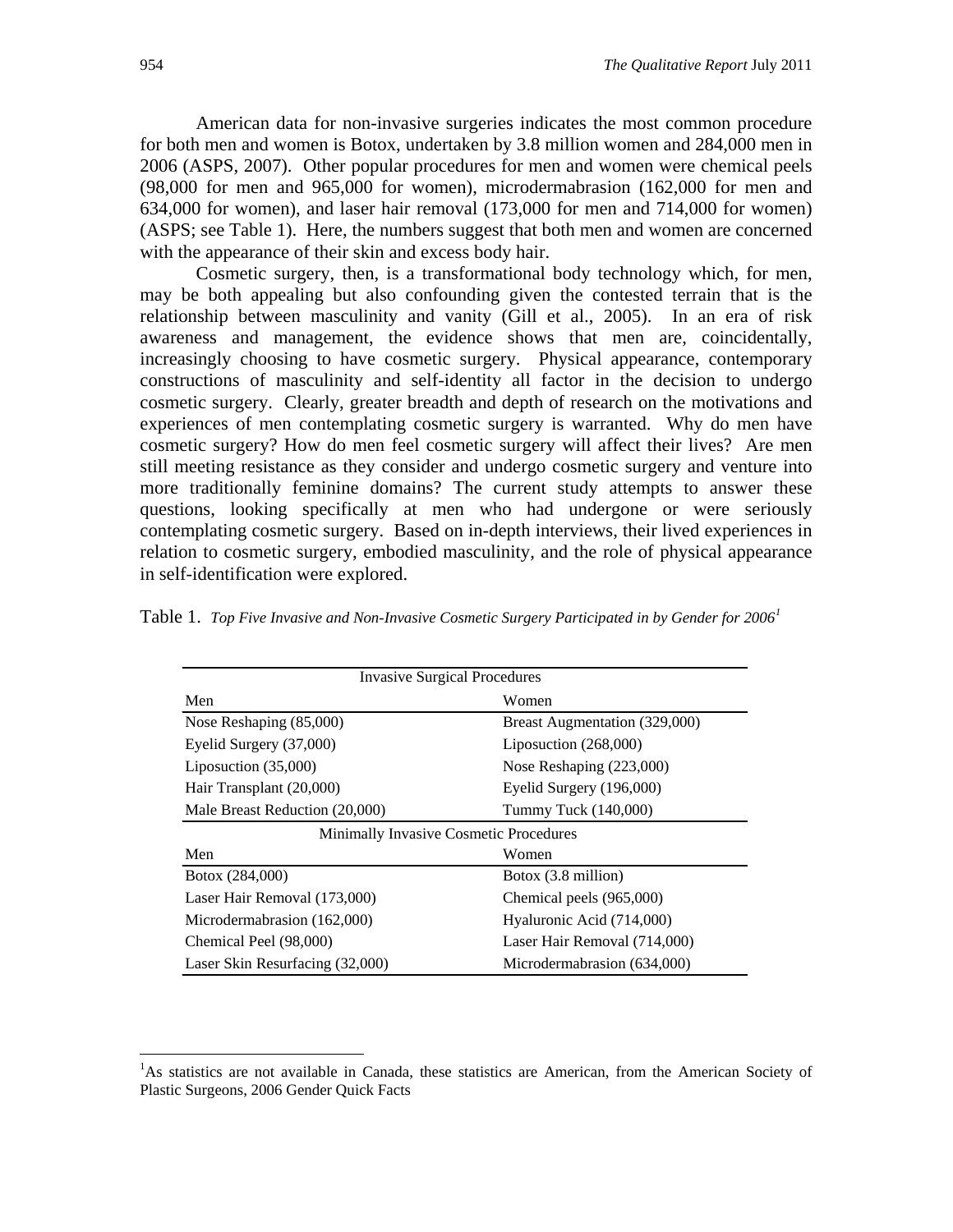### **Method**

Interviews were conducted with 14 Canadian men, from ages 18 to 53, who volunteered to participate in the study. The sample included men who had undergone or were actively considering cosmetic surgery. Recruiting men who met these criteria and were willing to discuss their experiences was difficult, as relatively few men within the sampling frame were willing to openly discuss their experiences. Subsequently, our recruitment methods became multifaceted. Through broadening the data generation process we were able to gain access to information-rich subjects whose experiences illuminated our research questions.

Participants were recruited via four strategies. First, business cards advertising the study were distributed in shopping centers and coffee shops in the Greater Toronto Area (GTA). These cards were either handed out to people personally by any of four research accomplices or stacks of the cards were placed around coffee houses located in a high-traffic area of Toronto. Second, students from a small suburban Canadian university, where the primary investigator was employed, were invited by e-mail (including a web link to the study) to participate in the study. Third, an advertisement for the study was placed in FAB, a free gay publication distributed in the GTA. Last, snowball or "chain referral" sampling, based on interviewees contacted through the methods above, was used to find additional men that had undergone or were considering cosmetic surgery. If an interviewee mentioned a friend or acquaintance that met the inclusion criteria and might be willing to participate in the study, a business card was either given to the interviewee to pass on to the potential future participant or the person was contacted directly. These different methods of data collection helped in developing trustworthiness in our findings.

To further grow our pool of interviewees, participants who completed an on-line survey for another study (Ricciardelli & Clow, 2009) were asked to provide contact information if they were also willing to participate in this interview-based study. Demographic and personal information (e.g., sexuality, occupation) were taken from the on-line survey data. Of the men interviewed, eleven reported their sexuality as heterosexual and three reported their sexuality as homosexual. Interviewees included three university students, a high school dropout working temporarily at a video store, a government employee, two service industry workers, and seven professionals (business executives, engineers, or lawyers). They all lived in Toronto or the GTA. Five respondents had undergone cosmetic surgery: three had non-invasive cosmetic surgeries and two had invasive cosmetic surgeries. Nine of the respondents had not yet had cosmetic surgery but were seriously contemplating it. They had either booked appointments with cosmetic surgeons, already had consultations, or were saving money to pay for surgeries. Two respondents who had undergone non-invasive cosmetic surgery were also contemplating having more surgery in the future. None of the men in the sample had any visible physical abnormalities or would be described as physically unattractive. None of them were overweight or bald.

Semi-structured interviews were conducted between September 2006 and August 2007. A 26-item interview guide was constructed to touch on different topics related to cosmetic surgery, masculinity, and appearance concerns. The interview guide was created from findings in a previous study (Ricciardelli & Clow, 2009) that included an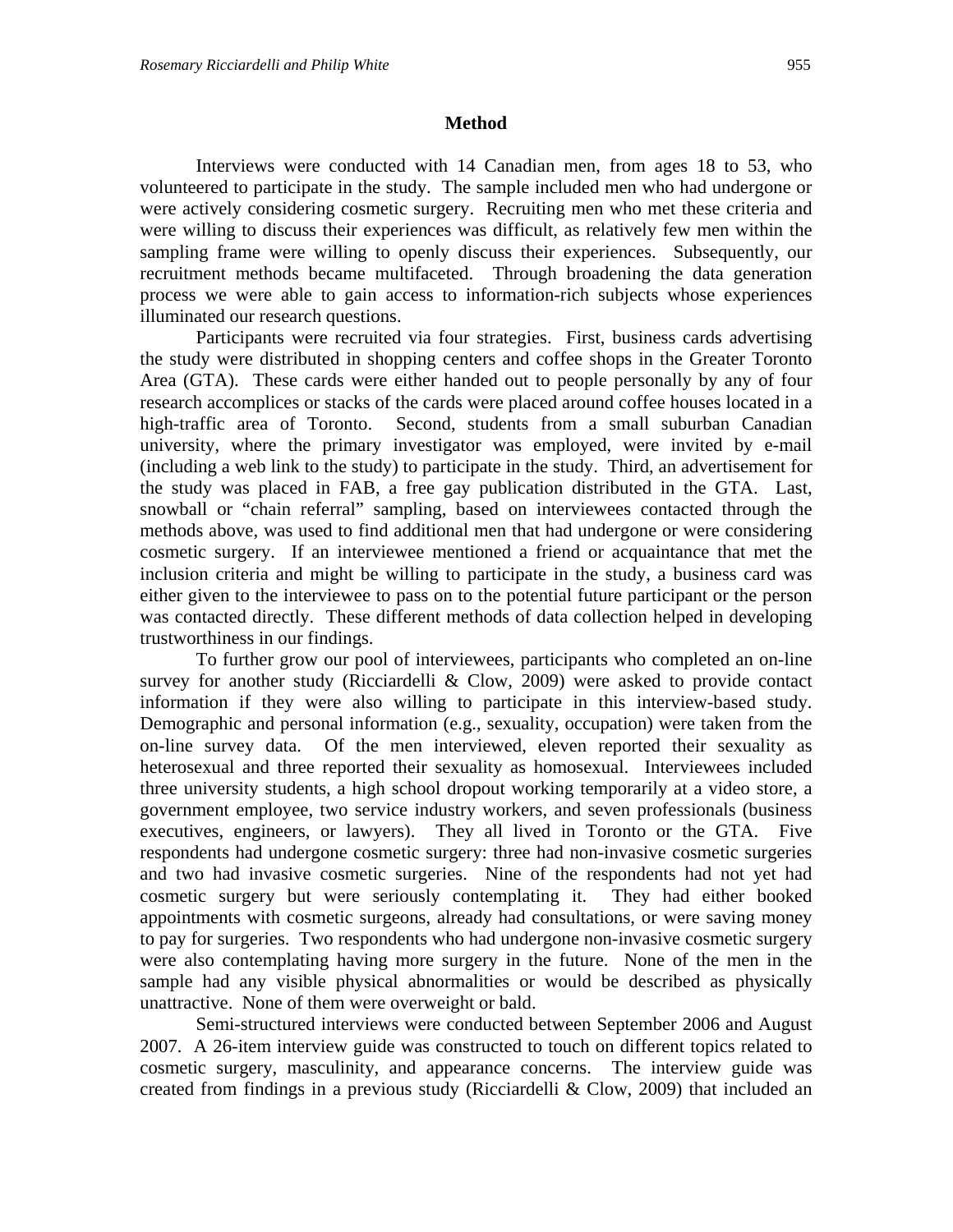open-ended question soliciting general comments about cosmetic surgery. The emergent themes developed from this question provided the topics included in the interview guide. Although this guide initiated the interactions, it did not control how the interview progressed; it offered leeway for the interviewer to probe conversational paths as they emerged. Specifically, the interview guide was used to start interviews and to help generate conversation (e.g., if an interviewer was having difficulty engaging the respondent, the interview guide was used until conversation had more flow and became more comfortable).

Interview locations varied depending on the participant's circumstances. Most were conducted at coffee shops, restaurants, or cafeterias.All but three of the interviews were conducted face-to-face. Those unable to meet in person were interviewed through email correspondence. These three interviews, via email, were conducted using the 26 item interview guide. Over multiple emails, as conversational paths emerged, all questions on the interview guide were addressed. To start the discussion, emailed respondents were asked about their thoughts on/experiences of masculinity and how masculinity has changed. Responses to such questions determined which subsequent questions were asked from the interview guide. For example, if a respondent's answer focused on changes in the work force, the follow-up questions would also discuss occupations. The transcript data indicated that responses from interviews did not stand apart from those conducted over email.

 The interviews took on average 45 minutes to complete, after which the participants were thanked for their participation, asked optionally to provide follow-up contact information and permission to contact them if further clarification was needed. Only one respondent was contacted for follow-up information for the purpose of clarification. This was done via a telephone call followed by email correspondence. A digital recorder was used to audio-record the face-to-face interviews and field notes were taken after each interview. The interviews and field notes were both treated similarly as data and transcribed. They were then coded into emergent themes as consistent with grounded theory (Glaser & Strauss, 1967), thus ensuring a rigorous process of data analysis that systematically led to the emergence of conceptual themes. While our analysis was grounded in the sense that the researchers endeavored to suspend knowledge and judgment about the research questions, we did take the writings of other authors in account. This aspect to our analysis is consistent with an original premise put forward by Glaser and Strauss who encouraged researchers to "… use *any* materials bearing on his area that he can discover" (p. 169). Our professional experience based on our prior research gave us a working awareness of the potential bias that is possible in all qualitative research, indeed in *all* research. The suggestion that it is possible to free oneself of preconceptions in the collection and analysis of data is problematic in our view because all research has some type of formulative agenda (Allan, 2003).

In sum, we were conscious throughout data collection and analysis of the probability that we might inadvertently bias the results of the study, but accepted that because having the researcher separate from the subject of research is neither desirable nor possible. Thus, our research is not fully grounded, we would argue, because during the research process the researchers also drew from a prior stock-of-knowledge via their professional training, derived from years of studying masculinities in different contexts (Ricciardelli & Clow, 2009; White & Gillett, 1994; White & Young, 1997). The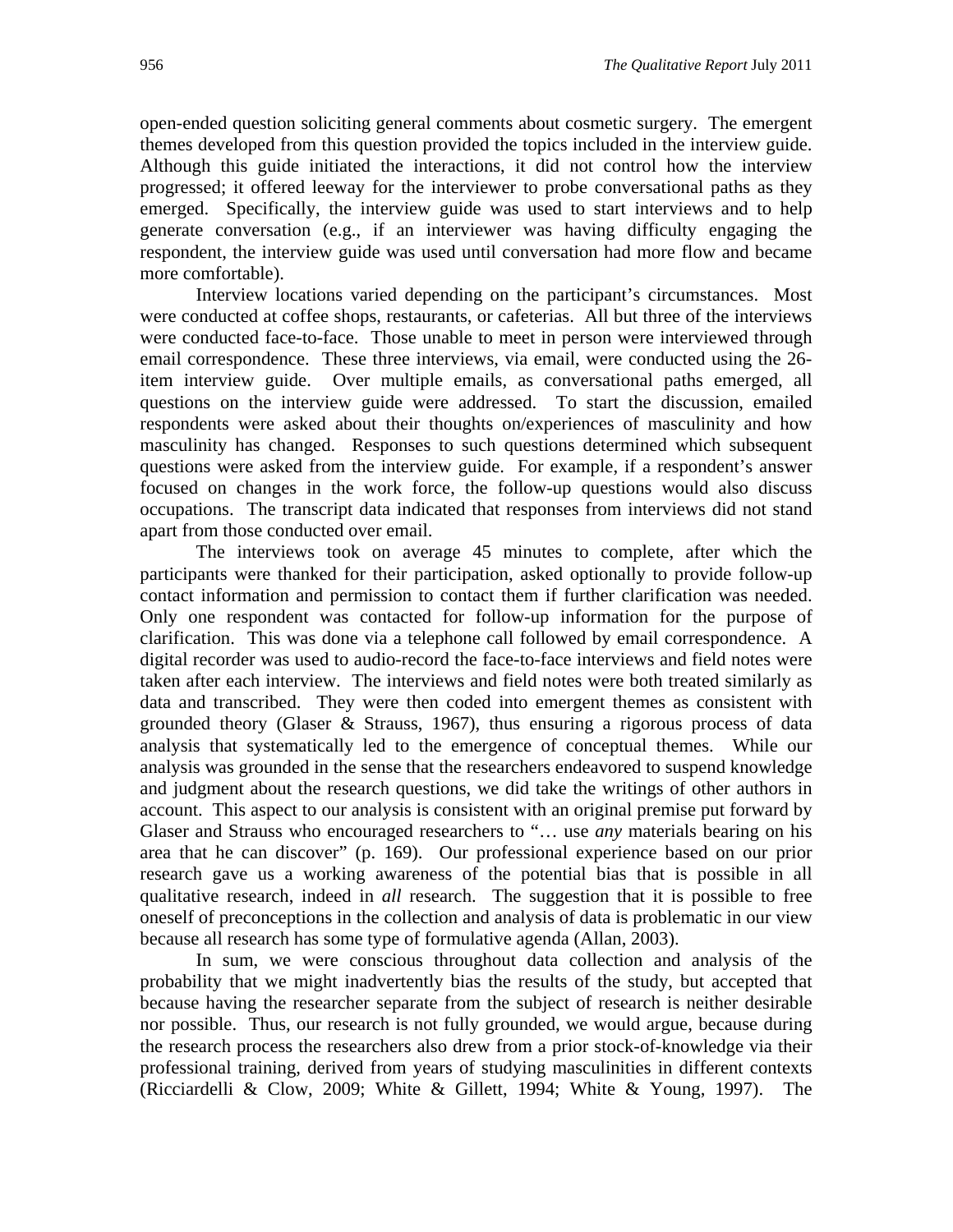researchers felt that their previous research experiences could not be discounted because research is never conducted in isolation.

After the major themes were identified, less relevant data was omitted from the analysis (i.e., selective coding). Less relevant data was identified as subjects that were outside of the study's focus (e.g., discussing work, or the drive to the interview location). Although one researcher coded the data, in order to guarantee that the coding was conducted in a trustworthy fashion, the researchers met as frequently as necessary to check for ambiguities, disagreements or problems which could arise when interpreting the content. Disagreement was rare, occurring only a few times, and often a result of diverse interpretations of an interviewee's statements. In these situations, the researchers returned to the transcribed data for clarification and to re-examine the context in which the statements were made. If the researchers could not agree on how to interpret the interview context the participant would be contacted for further clarification.

An emergent theme consisted of multiple respondents stating a similar experience or perspective regarding a specific topic. For example, each respondent who discussed their hair would be coded in the emergent theme of *hair*, if a respondent discussed hair transplants he would be placed under the subcategory of *hair transplant* while if a respondent discussed hair preparation routines before leaving the house he would be placed under the subcategory of *hair preparation*. If a respondent discussed both hair transplants and hair preparation then he would be included in both subcategories. Figure 1 below is an illustrative example of how field notes and interview data together demonstrate a participants' concern with the appearance of their hair:

Figure 1. *Field notes and interview data* 



Ethics approval was granted by the McMaster Research Ethics Board (MREB). Although always necessary, given the small sample size and potentially sensitive nature of the topic, participant anonymity and confidentiality needed to be protected. Participants were aware that they had the right to terminate their involvement in the study at any time and could refuse to answer questions if they so desired. Although one participant stated he did not feel comfortable talking about one aspect of his experience, no participants withdrew from the study. Informed consent was explained to each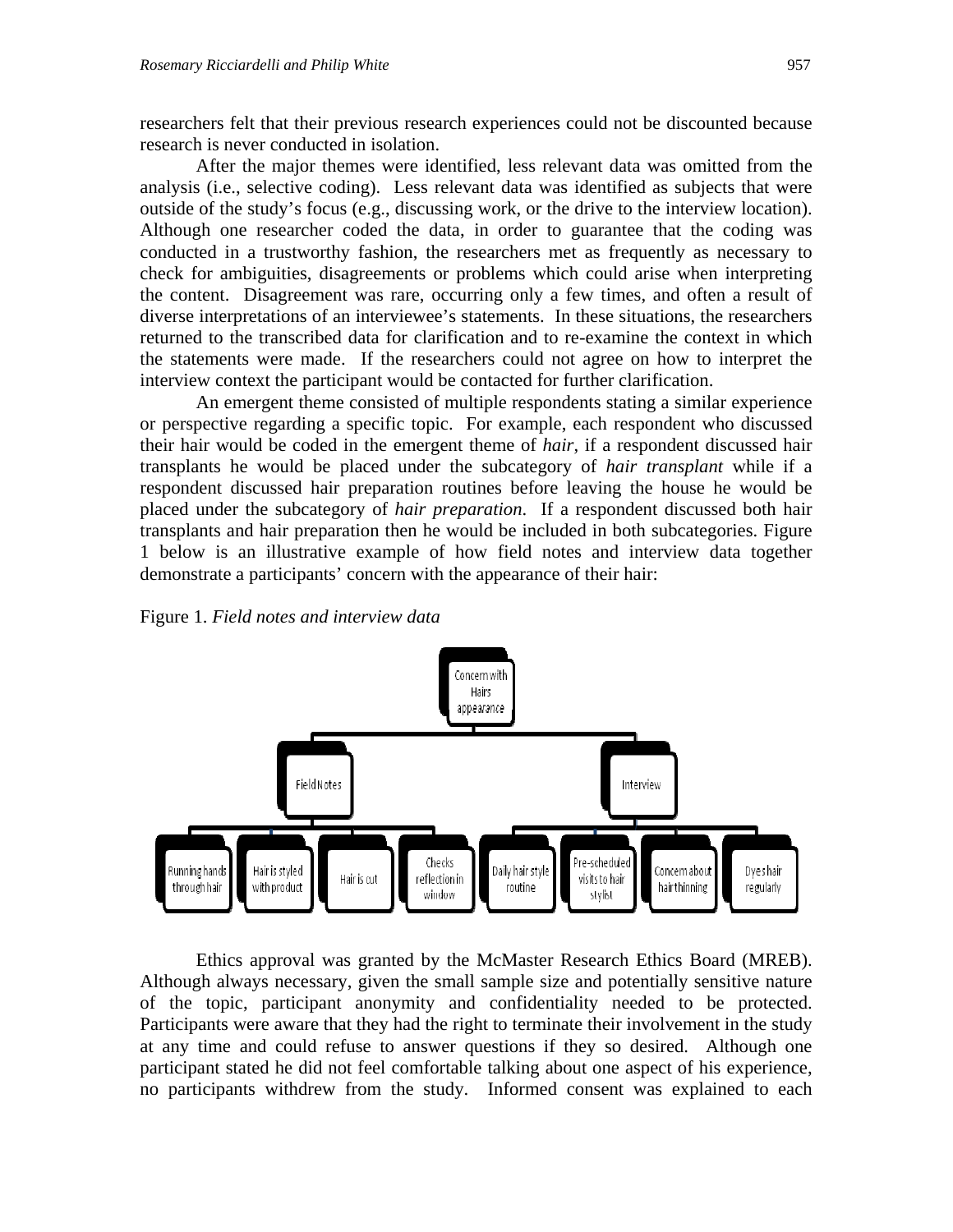participant prior to and after each interview. Participants were also given a copy of the consent form that included the contact information of the primary researcher and the MREB. In the transcribed data, file labels, and findings, pseudonyms were used to protect the anonymity of the participants. Also, any personal information that could possibly identify a respondent (given the small sample) was also removed (e.g., stating one's sexuality, ethnicity and occupation).

The primary researcher conducting the study was a female who was conducting a broad-based investigation of body modification at the time when this study was underway (her study was not formally connected this one). The male co-author was a researcher with prior experience in the area of masculinity and bodywork. The female, who conducted the interviews, did not have any conscious biases due to personal experiences of masculinity, yet was aware of how gender dynamics might influence the interviewee's openness and comfort. In each of the face-to-face situations none of the interviewees appeared uncomfortable or timid in talking to a female researcher, although it was noted that some respondents took longer to open up about their concerns and experiences than others. This could be due to a variety of factors (e.g., being in a study, gender of the researcher, sensitive nature of the topic), and was accommodated for by beginning the interviews with general discussions of changing masculinities in society and only moving to discussions about more potentially sensitive topics once trust was established.

### **Findings**

#### **Masculinities and Physical Appearance**

A central feature of the interview data was how respondents conceptualized and shared a common positioning in discourses of body appearance norms and regulations. Idealized masculinity was strikingly associated with a distinct body type, clothing choices, and an overall physical presentation – albeit articulated in slightly different ways by different groups. Regarding body type, nuanced differences were evident albeit within a limited range of acceptable appearance norms. For example, Tom articulated that "I have always felt pressured to be leaner but more muscular... thin enough to fit into nice clothes but not scrawny," while Greg explained that "people are shallow, that's just the way the world is … Let say I have a really athletic guy or a really non athletic guy. I am going to pick the athletic guy to be on my team, so it [appearance] affects my decisionmaking in the real world." In terms of clothing, Jack explained that "there was a time where all men could wear was brown, gray, blue and black … now color has been introduced to men's fashion," while John stated that "it [looking masculine] means you can't wear certain colors and certain styles. Like tight pants and see-through shirts." These slightly varied idealized appearance characteristics were all consistent with what Wellard (2006) referred to as appropriate bodily performances required for the successful acquisition of masculine status.

There was a strong sense that many elements of this agreed-upon idealized masculinity had a distinct effect on how men think they would like to look. Shared aspects of idealized appearance were learned from men they met in person or encountered through mediated imagery. For example, Tom stated: "it's hard to know what I look like, so I base my self-perception on other men's appearances. I find myself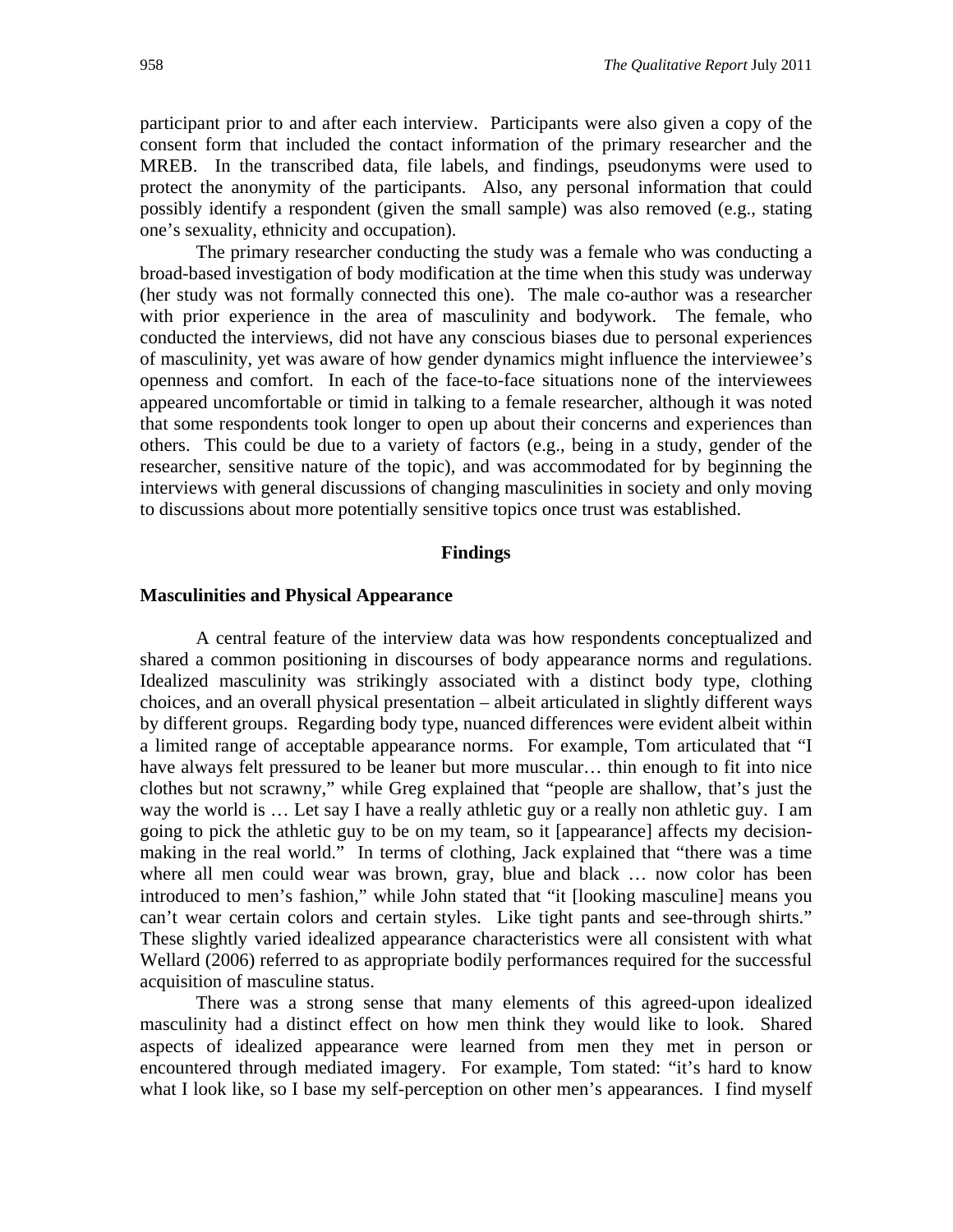drawn to men who have attributes that I wish I had. How could I look like Brad Pitt though?" All interviewees were aware of male celebrities, such as Brad Pitt or David Beckham, who they considered exemplars of both physical attractiveness and financial success. Citing exemplars was inevitably connected with an awareness of not having what it takes to approximate these ideals. Probyn (2000) identifies *shame* as an important factor in the construction of identity. She explains that shame itself can refigure the body and by doing so it's conceptual possibilities and the associated self-identification. Failure to achieve a successful bodily display of masculinity provokes feelings of inadequacy or embarrassment, even the threat of ridicule (Probyn). Specifically, studies looking at men's magazines and other media have found that male body portrayals insist that all men should be fit, muscular, lean and fashionable – which can be achieved by diet and self-control (Jackson, Stevenson, & Brooks, 2001; Pope, Phillips, & Olivardia, 2000). Thus, considering the common perception that body shape is something men can control, failure to meet ideals of masculinity can have an effect on other areas of men's lives; particularly their self-identification.

These types of comparisons harken back to Paechter's (2006) argument that identity is experienced and constructed through interactions between the body and mind in the social world. Some men spoke of comparing themselves to other men at the gym, in bars, or while engaging in daily living. These comparisons could be in terms of body shape, clothing, or apparent toughness. As Mike explained, "say you're walking down the street and you see another guy walking down the street. Like maybe girls don't do this, I don't know, but this is something that I do. I'm a guy. So I walk down the street and there is another guy there … so I have to evaluate myself, like do I feel I could take this guy if I needed to. I just evaluate other guys on the street like that." Here we see another element of masculine physicality that is based on ranking others in terms of their potential for physical violence and physical domination. Although actual violence almost never occurs, this comparison is rooted in a dimension of hegemonic masculinity – dominance via physical domination (Connell, 2005). The valence of latent aggressive physicality presents masculinity juxtaposed in diametrical opposition to femininity and most subordinated masculinities. Scholars have long argued that aggression is central to the social performance of masculinity even if the potential is almost never actualized, save for sanctioned social spaces like combat and contact sports (Connell, 1993; Pronger, 2002; Wellard, 2006). During youth, sports are often central to establishing or reinforcing masculinity (Connell, 1993).

Although confrontational masculinity was identified by Mike as an explanation for his self-evaluation vis-à-vis other men, bodily comparisons were common to all the men in the sense that their appearance affected how they related to each other. For example, Mark, a heterosexual athletic Christian male in his early twenties was concerned that he had gained weight in recent months due to overeating and stress, stated that "it's like society has created an image in their minds about what they [people] want and what they [people] like. And what they want affects how they act." Appearance was perceived to be critically important for how men feel about themselves, and how they relate to others. When befriending others there was a preference for attractive men. As Patrick explained, "when you see someone good looking you want to approach them a lot more, like you want to get to know them. It's like this person looks cool and I want to get to know them. As opposed to someone who is ugly, like let's face it, there are ugly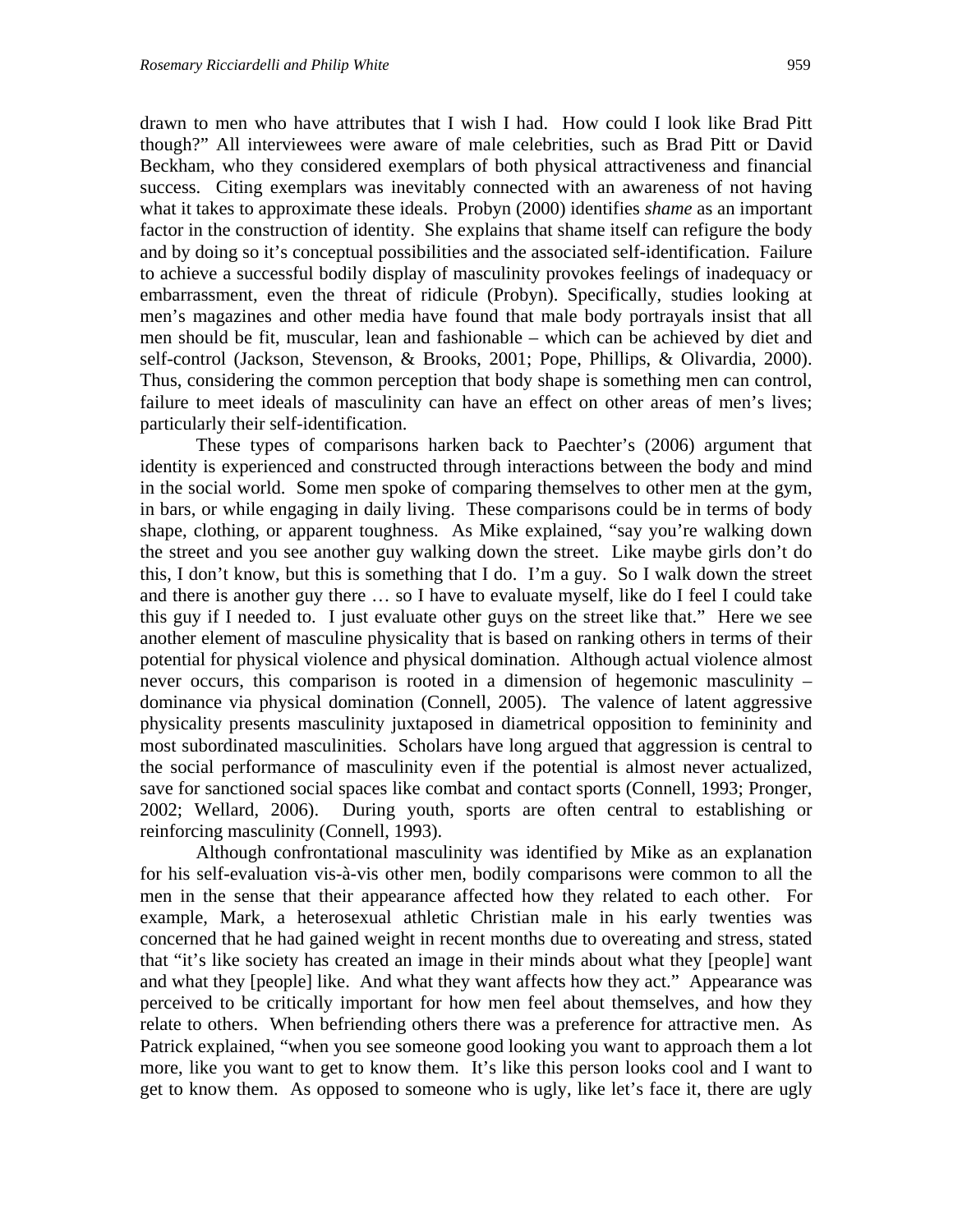people in the world." In turn, they also felt they were more likely to be liked by attractive men if they, too, were attractive. Overall, physical appearance clearly helped to define men's identities and their social interactions with other men.

Although studies looking at the effect of physical appearance on likeability among men are scarce, the responses of the interviewees above are consistent with the effects of physical attractiveness on other life outcomes (Eagly et al., 1991; Jackson et al., 1995; Mulford et al., 1998). Eagly et al. in their meta-analytical review of research on the physical attractiveness stereotype found that participants ascribed more favorable personality traits and more successful life outcomes to attractive rather than unattractive people. Moreover, they documented that attractive people had advantages in interpersonal interactions. Similarly, Jackson et al. (1995) found that people were more likely to associate and cooperate with attractive individuals, and consider them more competent.

The value of physical appearance to the respondents was underscored when they talked specifically about body shape and weight. Even though all participants were observed to be of relatively normal weight, they expressed concerns that they might be considered lazy, sluggish, or unhygienic if they gained weight. Mark, echoing many other respondents, explained that "there is a link between being overweight and being lazy." In interviewing Mark, much attention focused on his current weight and his concerns about his recent weight gain. Specifically, he felt he had lost self-control of his eating habits and gained weight. He also felt dissatisfied with himself for not being very physically active in the winter months, outlining at length his plans for losing weight over the summer months and his intention to improve his eating habits. Mark's perceptions clearly demonstrated that being overweight was associated with individual moral failure in that individuals who allowed themselves to gain extra weight lacked self-discipline. These negative attributions are congruent with findings from previous studies identifying perceptions that people who are lazy, less motivated, and stupid are more likely to be overweight (Ross, 1994; Wang et al., 2004). Our findings were also consistent with previous research on teenage boys noting that being overweight was stigmatizing; and male teens feel that having a *good body* and good looks is fundamental for obtaining respect and approval from other males (Frost, 2003).

Considering this link between body and identity and the importance these men gave to their appearance, changes in the materiality of the body were associated with changes in their sense of identity. As Gard and Wright (2005) suggested, the current moral panic over obesity is framed in terms of self-discipline, self-control, and will power. Negative associations with body fat make men vigilant about weight gain, particularly as obesity rates in North American are said to be increasing (Campos, 2004). Campos suggested that an obesity culture currently exists, where people are consuming in abundance and consequently experiencing guilt. This guilt is exacerbated by media messages about cultural and moral health concerns which amplify concerns with obesity (see Gard & Wright for a critical challenge of this often taken-for-granted connection).

In discussing appearance, clothing was identified as an important factor in the construction of identity. This dimension of appearance was seen to have been subject to recent progressive change. Most men reported greater leeway in recent years in the range of fashions they were comfortable wearing. They also felt more comfortable going clothes shopping, using body lotions, and hair styling products, and attending spas –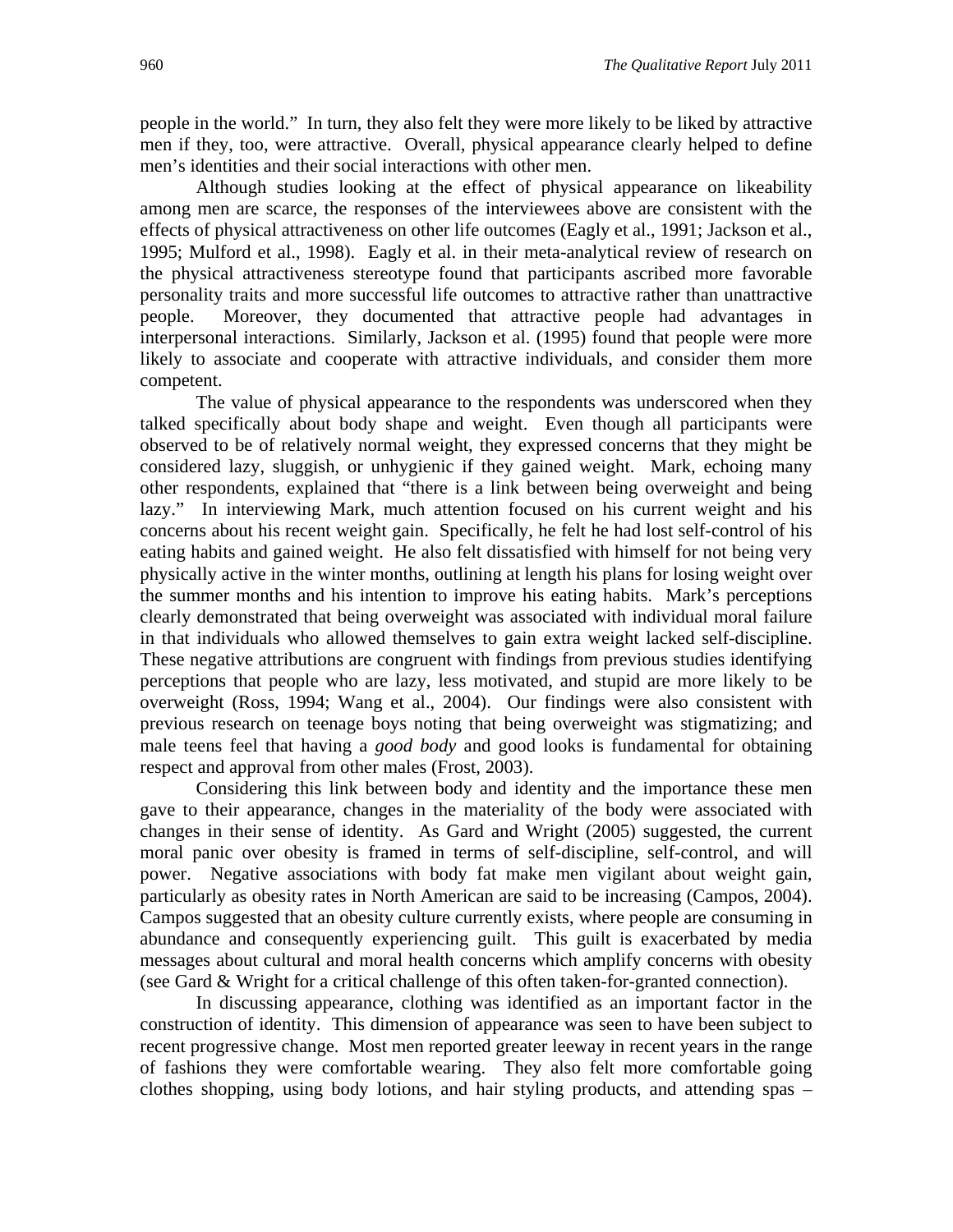behaviors previously incongruent with dominant masculinities. They reported that contemporary men who pay attention to their appearance were less likely than previously to be labeled as "gay." For example, Walter stated: "Yes, I like that I can take an interest in my appearance and not be labeled as gay or have to hide it." In light of the recent developments in masculinity, such as "metrosexuals" and the "new man" (Nixon, 1996; Segal, 1993; Simpson, 1994), this new found freedom makes sense. These conceptions of masculinity emerged in response to the shifts in the gender order and expectations of contemporary men (Nixon; Segal; Simpson). The *new man* was less constrained by narrow and limiting notions of masculinity and was allowed new ways to express himself (Carrigan, Connell, & Lee, 1985; Connell, 1993). He was allowed an interest in fashion and grooming, thus broaching on previously only feminine-identified behavior (Segal; Simpson). The analogous term "metrosexuality," originally rooted in the gay liberation movement, was also associated with the increasing acceptability of male grooming products and expressive fashions (Segal; Simpson). This again supports the notion that men are increasingly able to take an interest in their appearance without sanction.

Despite evidence that most men felt people were more open to men taking an interest in their appearance this trend was not universal among interviewees. Some respondents still felt that appearing to care about their clothing choices would elicit false stereotypes. For example, one heterosexual interviewee, John, worried that by wearing certain clothes or openly discussing his appearance, he might mistakenly be considered gay by his colleagues and acquaintances: "appearing masculine means you can't wear certain colors, or something. I don't know, like pink shirts and everything. They're fashionable and coming back, but if you wear like, I don't know, if you had worn a pink shirt prior to the whole fad, you would have been classified [as gay]." Here, for John, a possibly ambiguous unmanly bodily display was potentially threatening, something to be avoided, and a source of gender risk. Learning and knowing the rules of bodily presentation was of importance.

In sum, there was a general sense of a loosening of sanctions against acknowledging concern for physical appearance. The few who retained the need to disavow this interest were more likely to be fearful of being labeled gay or effeminate. Moreover, supporting Giddens' (1991) perception of the reflexive self, among all respondents it was apparent that their body was a central component of their selfidentification.

#### **Cosmetic Surgery**

Regarding attitudes toward cosmetic surgery, two main themes emerged in the interviews. The first theme, evident among men that had undergone or were seriously contemplating cosmetic surgery, demonstrated a paradox where men were comfortable with their own use of cosmetic surgery but paradoxically were not supportive of other men having cosmetic surgery. This negativity toward others having cosmetic surgery was rooted in three different explanations: (a) cosmetic surgery being associated with femininity or homosexuality, (b) cosmetic procedures being too extreme or excessive, and (c) the need for people to accept their natural body. The second theme revolved around positive associations with cosmetic surgery. Positive associations were explained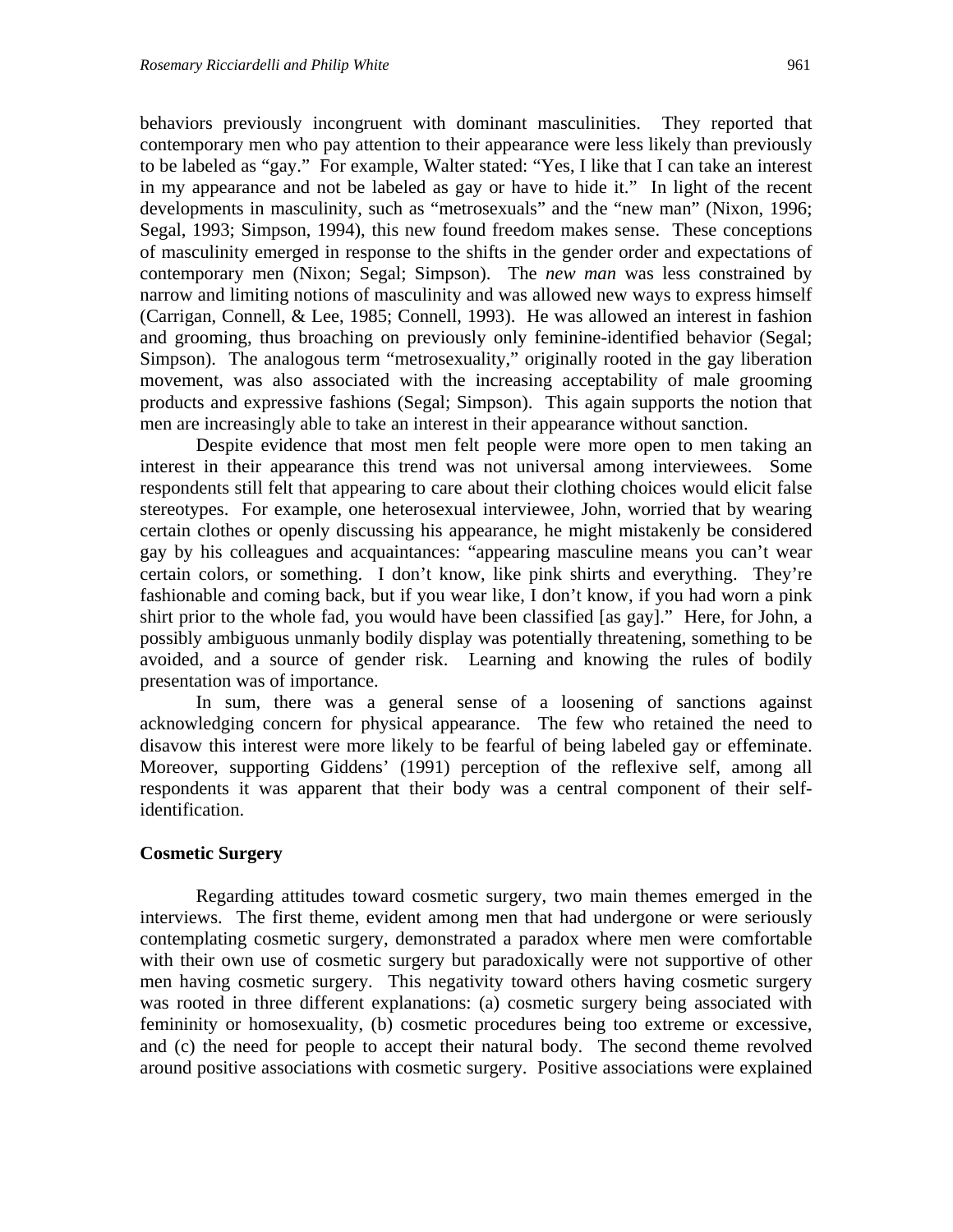by the potential for cosmetic surgery to increase self-confidence, decrease body dissatisfaction, and help with dating.

Good for me; but not for you. Approximately two-thirds of the respondents did not approve of other men having cosmetic surgery for aesthetic reasons – even if they had undergone or were planning surgery themselves. For example:

John: "Cosmetic surgery? Umm, I'm, for me I am particularly against it." Interviewer: "So you have never had it?" John: "That's the interesting part. I have had it (cosmetic surgery)…" Interviewer: "If you could go back, would you do it again?" John: "Definitely, it was good for me."

Negative opinions about cosmetic surgery were explained variously. First, nine of the respondents thought that cosmetic surgery was feminizing. Mark – who had already stated that he had undergone a non-invasive dermatological procedure – said that "just thinking about that [men having cosmetic surgery] makes me think 'what a feminine man.'" Second, three heterosexual men felt cosmetic surgery was primarily for homosexuals. One heterosexual respondent, Liam, who intended to have elective surgery on his nose in the future, stated that: "I think it's OK if anyone wants to do [cosmetic surgery]. They can go ahead – just if you tell me that you got cosmetic surgery and you're a man I am going to think you're kinda well [gay]." Third, seven respondents were concerned that the surgical procedures other men would choose would be too extreme, obvious or overdone. Patrick expressed his concerns as follows: "If you were going to the extent of Michael Jackson, then no [cosmetic surgery] … he just got to a point that was getting a little excessive." John, who had personally undergone elective invasive cosmetic surgery, said, "[cosmetic surgery] makes most guys look fake, and they probably don't even realize they look plastic." In this regard, eight of the nine respondents contemplating cosmetic surgery explained they did not want any "extreme" work done. For example, Jack explained that: "I don't want to have my face stretched to look like something foreign ... Just to be refreshed." Lastly, there was also the feeling among three respondents that men should be happy with their natural bodies. John, when talking about having another invasive surgery, stated that "personally I would feel negative about another surgery. I see it as everyone is born with who they are and whatever happens, it kind of stays with them for a reason, like everything happens for a reason."

Rationalizations for cosmetic surgery frequently cited medical rather than aesthetic concerns. They framed surgery as a need as opposed to a want. Thus, cosmetic surgery was distanced from vanity. John, who had undergone rhinoplasty, explained that "I couldn't properly breathe out of one of my nostrils anyways, so I wanted to go and get it cleared up so I could breathe properly… [the doctors said] it looks like there's a lot of calcium build up as well, so umm, because there is so much calcium we might as well just remove everything… I opted for it. I figured I am getting it cleared up so why not just have it cleared up properly." The appearance of Josh's nose, however, did make him uncomfortable in social interactions. For example, he stated: "when I'd meet a girl or anyone really, I would always feel like they were staring at my nose." The latter reason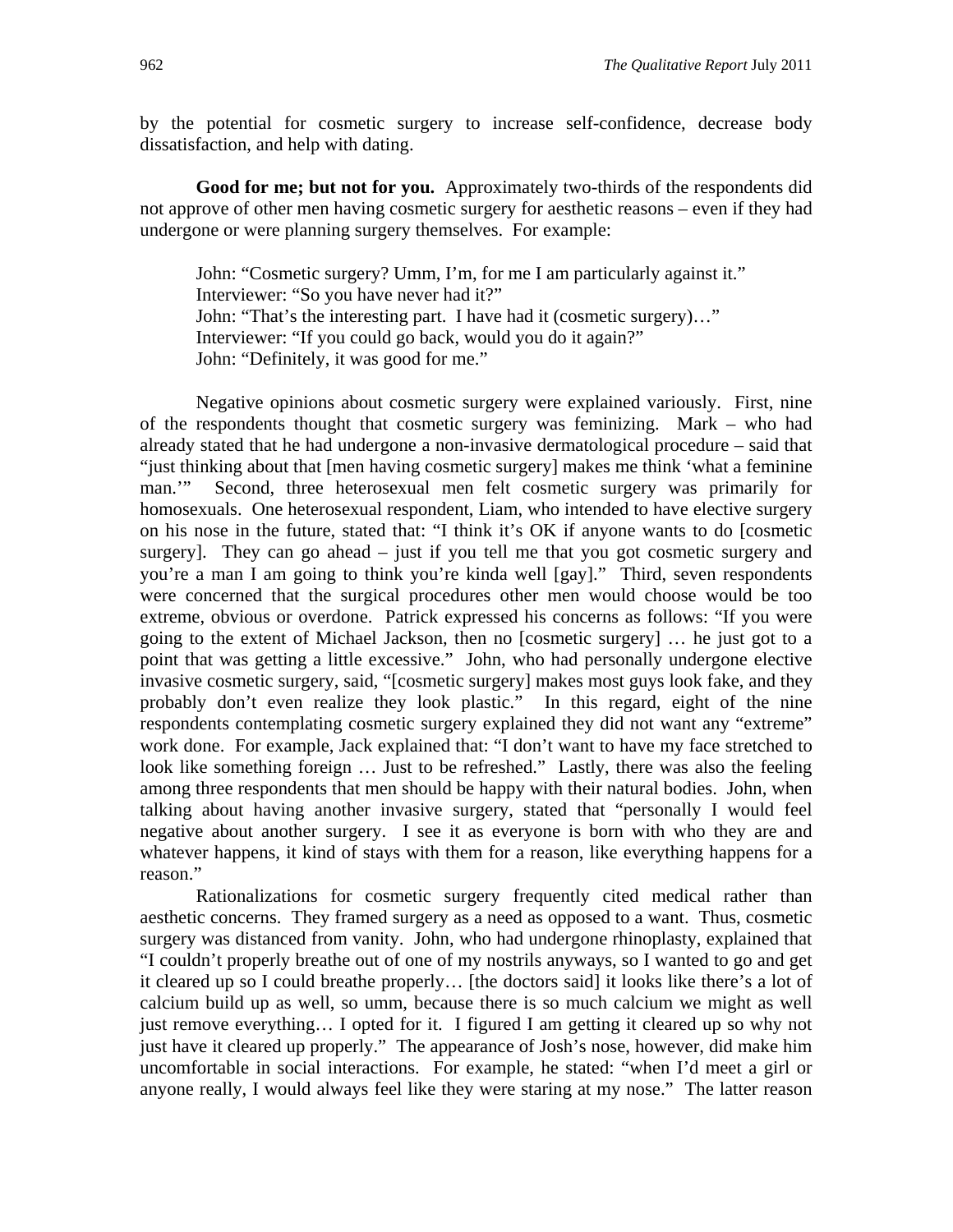was not, however, the reason he foregrounded when explaining his decision for surgery. Instead, he embedded the decision in medical discourse, providing a health-based rationalization to mask his concern with his appearance. In doing this, it appeared that, for him, cosmetic surgery was acceptable as long as it improved his overall health as well as had appearance benefits. This rationalization technique was also employed by other respondents.

These conversations generated a clear sense that respondents valued gaining control over their bodies, and, by association, their identities. Not being in control was problematic and cosmetic surgery was an attractive option. Technologies associated with cosmetic surgeries are, however, constantly changing and developing (Haiken, 1997). Giddens (1990) argued that one of the ironies of risk society is that developments in scientific knowledge create more uncertainty, rather than reducing uncertainty. Moreover, developments in medical technologies have been found to increasingly render the body as uncertain (Williams, 1997). As new cosmetic technologies develop, the potential for more successful or less successful surgical outcomes arise. In this sense, decisions to undergo cosmetic surgery were accompanied by uncertainty; uncertainty about the technology and the knowledge that the desired end result is not guaranteed. As Beck (1999) explains "more and better knowledge … is becoming the source of new risks." (p. 140).

Although research suggests that men are now more comfortable building muscles for their aesthetic/symbolic significance, it does not appear that the norms have relaxed as far when it comes to cosmetic surgery. Cosmetic surgery still violates norms of dominant masculinities and is viewed as potentially feminizing. These findings are similar to those reported by Gill et al. (2005) in that none of our interviewees overtly considered physical attractiveness to be a worthy justification for men to partake of cosmetic surgery. Our findings are also consistent with surgeons' descriptions of men's motivations for cosmetic surgery as presenting their desire for surgery as being based in functional reasons or health concerns rather than purely aesthetic reasons (Davis, 2002).

**The positive side.** Most men in the sample, particularly those who were considering a procedure in the future, felt that surgery would increase their selfconfidence, decrease their body dissatisfaction, and help them with dating. The potential for boosting self-confidence through cosmetic surgery was a prevalent theme. Although all respondents claimed to already have high self-confidence before intervention, many of them believed that surgery would further boost their self-confidence because they would no longer have to worry about what other people were thinking or saying about their appearance. As John explained, "it can be very hurtful ... [kid's] they'd end up coming up to me, 'oh you have a big nose… Ohh, it's big'… So like, it was always like a concern for me. If you see kids coming up to you telling you that you have a big nose, you wonder what other people are thinking too."

This anticipated benefit was fulfilled post-surgery. The five respondents who had undergone cosmetic surgery all reported that it had increased their confidence. They felt that the surgery affected how they were perceived and treated by others. For example, Eric explained that "in terms of my confidence, it definitely shot up. There was definitely a different response from people around me."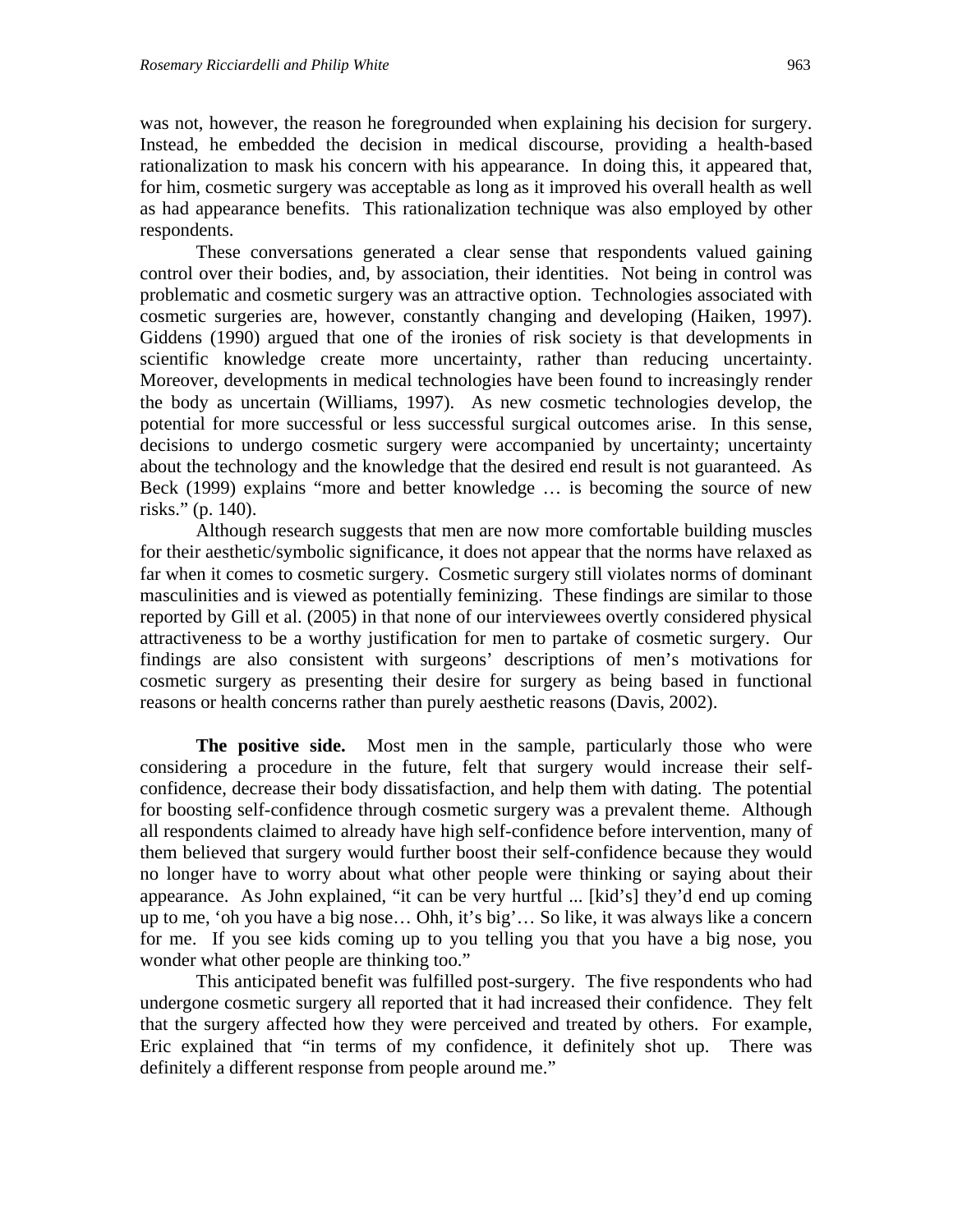Four men contemplating cosmetic surgery felt that their dissatisfaction with a particular part of their body prevented them from being in control of their appearance and, as a result, they felt they failed to meet agreed-upon standards of embodied masculinity. For example, Greg stated that "[my nose] it's problematic because I can't achieve my version of perfection until I am perfect in my own eyes and if I don't like my nose, then it's not perfect to me, so I can't achieve that perfection. I want control I guess." These respondents believed cosmetic surgery would decrease their body dissatisfaction. Thus, cosmetic surgery was a medical technology that provided hope.

Budgeon's (2003) work on young women similarly linked a desire to become more self-disciplined with gaining more control over the size and shape of their bodies – and their lives. The sense in contemporary society that the body is malleable has allowed for the body and the self to be projects to be worked upon. It is even a cultural imperative to transform and improve bodies and identities (Giddens, 1991; Shilling, 1993). By engaging in cosmetic surgery, participants are able to create a coherent narrative of self-identity that makes sense in their everyday reality.

Various interviewees asserted that discomfort with a particular feature of their appearance hindered them in social situations, particularly in the realm of dating. There was a strong sense that they would not be able to meet women because of their flawed appearance. Some attributed this effect to a particular flaw. One interviewee, Eric, felt that his large nose prevented women from being interested in him: "it's a very prominent feature so they see that and that is kind of usually where it ends." Flaws also prevented men from approaching women. For example John stated: "It's like, do I look good enough to go up to her and talk to her, you know?" Cosmetic surgery was the way to become more marketable in the dating marketplace. Correcting imperfections would increase opportunities to meet and engage with women romantically, and reduce discomfort when interacting with them. In this sense, cosmetic surgery can be consumed or purchased to increase one's *culture capital* or status (Bourdieu, 1973). By purchasing a new nose or feature individuals can take on the *right* style or look, those which are prized within their social group or society, and as such increase their feelings of acceptance and, consequently, social status.

Again, these finding correspond to Budgeon's (2003) findings for young women: "in most cases the underlying concern was about confidence and how changing one's body would allow the self to enter into situations with an increased sense of efficacy" (p. 46). Thus, cosmetic surgery offers both men and women the opportunity to renegotiate their embodiment in a positive direction with regard to romantic relationships.

As noted earlier, according to recent theoretical work the body and the self are reflexively constructed and employed in a risk-oriented late modern world (Beck, 1992; Giddens, 1999). It is argued that the body has become something to work on and gain control over amidst continuous warnings of globalized and manufactured danger. Reflexivity is the personal response to these uncertainties and instabilities. The contemplation of cosmetic surgery can also be understood as risk management by those modifying their bodies via surgery. Considering the de-traditionalization of male roles in late modernity, self-identity develops by reflecting on present opportunities and future potential. As such, reflective individuals use available knowledge to plan their life course – their future. The decision to undergo cosmetic surgery may be based primarily on predictions of the future, and the potential future benefits – increased self confidence,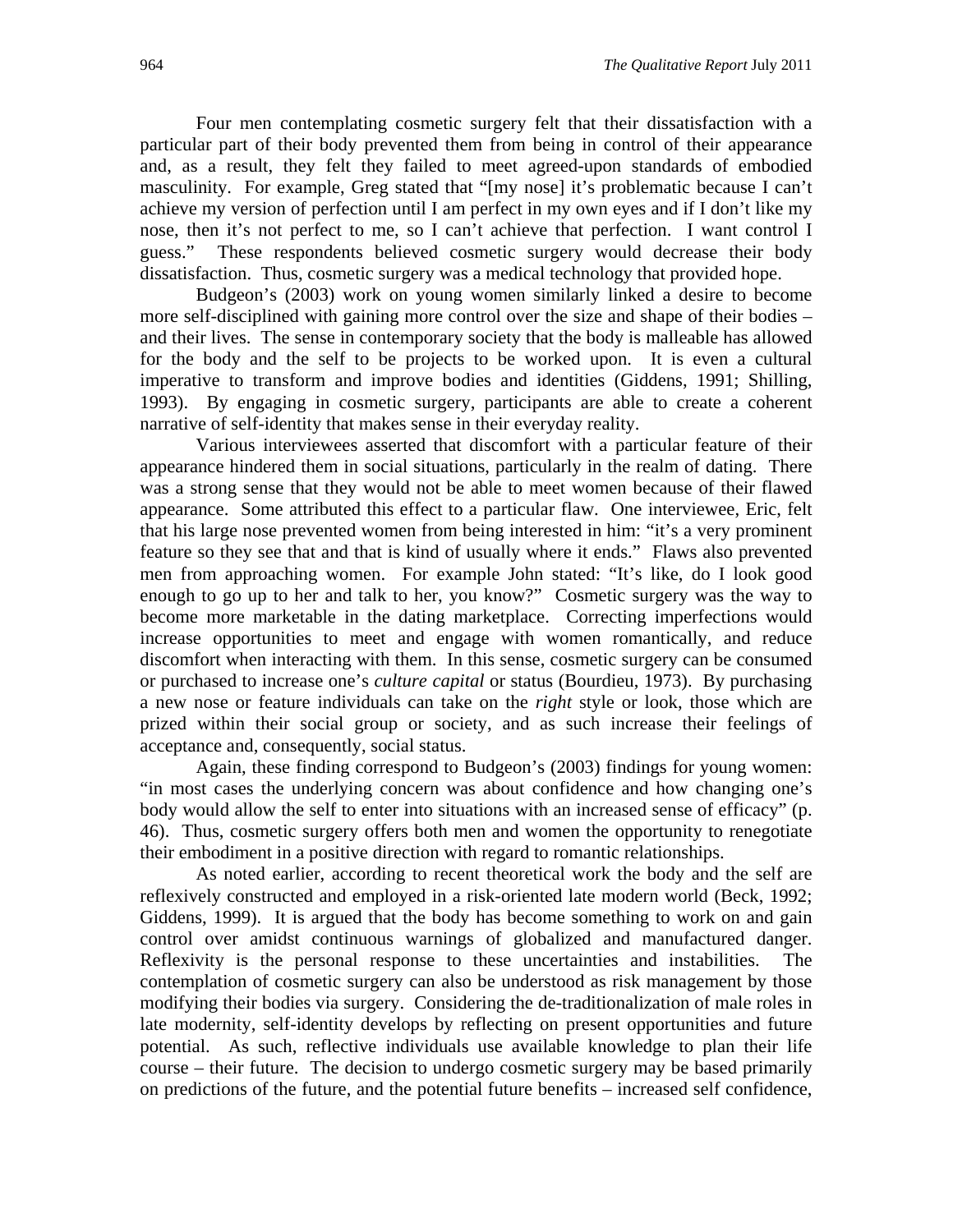decreased body dissatisfaction, and more positive social interactions – of undergoing surgery.

#### **Limitations and Recommendations**

To flesh out these initial findings for Canadian men, future research using different methodologies (e.g., focus groups, case studies) and larger samples is warranted to more broadly understand the experiences and dynamics associated with masculinity, appearance, and cosmetic surgery. This study had some methodological limitations. First, because recruiting participants was difficult, the sampling frame was smaller than we would have liked even though qualitative interviewers do not usually study very large samples of people. Second, since the interviewer took an active role in data collection, there is a probability that she may have introduced some bias to the study. Although this is always a possible drawback to qualitative methods, and the research outcomes may not be unquestionably certain, the primary advantages of qualitative interviews are the flexibility they offer and the rich, detailed data they can provide. To this end, further investigations on masculinities and the body are warranted to flesh out the effects of the materiality of the male body on gender processes and dynamics. Specifically, using a phenomenological approach, an in-depth exploration of the experiences and thought process of two or three participants in this regard may provide much needed insight.

Lastly, this research did not investigate the affects of social economical status, age, or race/ethnicity on understandings of masculinity and the appearance concerns of men. Such factors may influence the accessibility of different forms of body modification, the value attributed to appearance, and notions of masculinity among different groups of men. Future research is warranted to investigate understandings of masculinity among men of different social economical statuses and ethnicities, as well as, their concerns regarding physical appearance and body modification practices.

#### **Conclusion**

Our findings suggest that bodily presentations continue to influence how people feel about themselves. This finding remains consistent with Paechter's (2006) argument that the core identity of being male is experienced and constructed through our bodies. Considering that people are often held responsible for the size and shape of their body (Bordo, 1995; Budgeon, 2003), it is not surprising why men elect to undergo cosmetic surgery despite the medical risk and the potentially shaming and feminizing consequences of doing so (Gill et al., 2005). Gaining control over interpersonal interactions involves opting for cosmetic surgery which individualizes the body and forges an identity. Cosmetic surgery provides an avenue to gain and exercise this control. Men that choose to undergo cosmetic surgery may experience uncertainty, as the surgical results are not guaranteed, but the potential benefits outweigh the risks.

Beck (1995) argued that in late modernity manufactured risks are human produced risks that emerge with the expansion of science and present wide-spreading threats that defy institutional regulation. Cosmetic surgery presents a form of manufactured risk; risk is based on technological development and created by humans, without institutional regulation (i.e.,, any doctor with an MD can perform cosmetic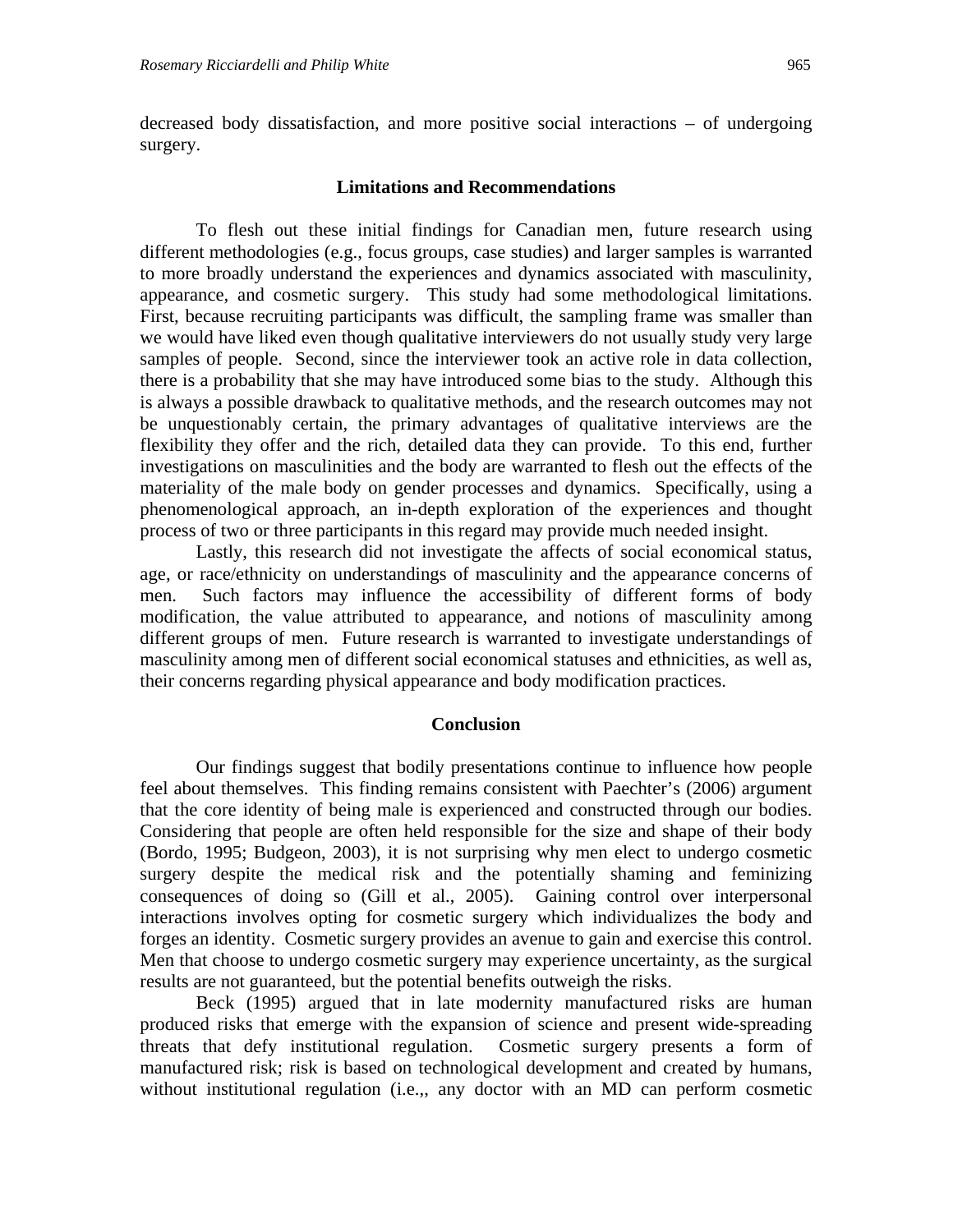surgery; specific training is not a prerequisite to practice; Haiken, 1997). As such, men decide to undergo cosmetic surgery only after making personal risk assessments.

Issues to do with bodily performance and display, and norms of embodiment associated with dominant masculinities and self-identity all interact for men when making the decision to undergo cosmetic surgery. Masculine norms disavowing concern with physical appearance – for fear of being perceived as gay or feminine – likely account for some avoidance of cosmetic surgery among men. The aesthetic attraction of surgery, however, was often counterbalanced with rationalizations grounded in medical justifications. Most respondents felt justified in having cosmetic surgery because of its potential to boost self-confidence, improve relationships, and enhance dating opportunities. Our findings among men support Frost's (2005) statement that: "identification, appearance, consumerism and the group are theorized as symbiotically connected… group acceptance and identification may be dependent on what kind of image, including body image, a young person can construct" (p. 75). Moreover, employing Giddens' view of the body as a project, thus a work in progress, any personal post-surgery improvements in confidence and body satisfaction, made cosmetic surgery a viable option for these Canadian men.

In conclusion, in relation to the amount of theoretical work found in the sociology of the body, relatively little empirically grounded work has been conducted to date on embodiment in social worlds (Wacquant, 1995). It is hoped that the interview data we reported and analyzed can contribute to the theoretical debate on embodiment and risk. Similar to existing research on bodybuilding and risk society, this study used risk theory as a starting point. Following the argument that we inhabit an affluent world experienced as presenting various man-made hazards, for better or for worse, cosmetic surgery among men has been increasing in popularity. Despite some puzzlement, and even indignation from outside observers, cosmetic surgery joins bodybuilding, tattooing, and other similar practices in a resurgence of body modification practices in the West in the last 30 years (Featherstone, 1991). The popularity of cosmetic surgery is illustrative of a desire and tendency to assert ownership and control over the human body in late modernity.

#### **References**

- Allan, G. (2003). A critique of using grounded theory as a research method. *Electronic Journal of Business Research Methods, 2*(1), 1-10.
- American Society of Plastic Surgeons. (2007). *2006 quick gender facts: Cosmetic plastic surgery*. Retrieved from www.plasticsurgery.org
- Balsamo, A. (1996). *Technologies of the gendered body: Reading cyborg women*. Durham, NC: Duke University Press.
- Bartky, S. (1990). *Femininity and domination*. New York, NY: Routledge.
- Beck, U. (1992). *Risk society: Towards a new modernity.* London, UK: Sage.
- Beck, U. (1995). *Ecological politics in an age of risk.* Cambridge, UK: Polity Press.
- Beck, U. (1999). *World risk society.* Cambridge, UK: Polity Press*.*
- Bordo, S. (1995). Reading the slender body. In N. Tuana & R. Tong (Eds.), *Feminism and philosophy* (pp. 467-490). Boulder, CO: Westview Press.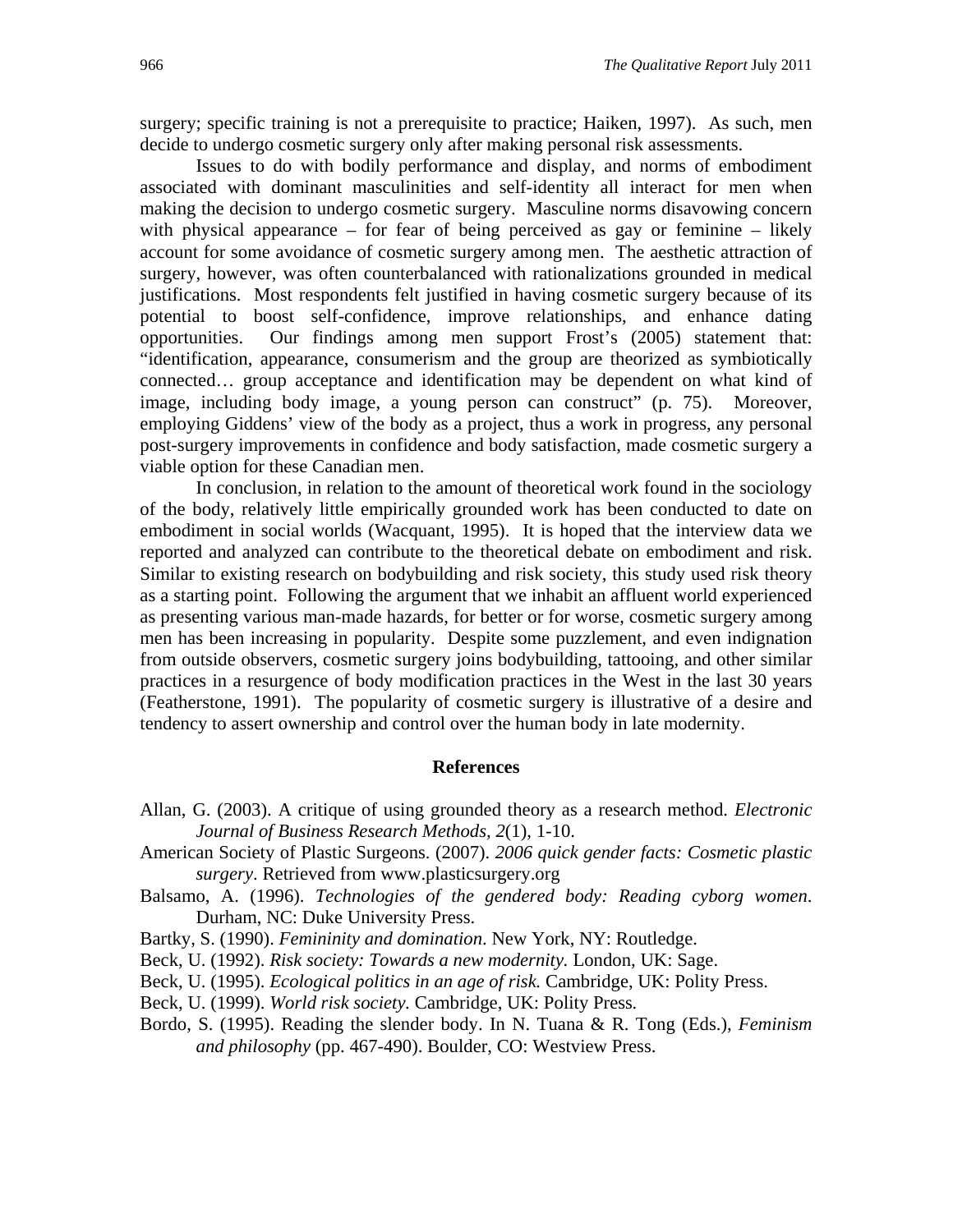- Bourdieu, P. (1973). Cultural reproduction and social reproduction. In R. Brown (Ed.), *Knowledge, education and cultural change: Papers in the sociology of education*  (pp. 71-112)*.* London, UK: Tavistock.
- Bourdieu, P. (2001). *Masculine domination*. Cambridge, UK: Polity Press.
- Braun, V. (2000). Conceptualizing the body. *Feminism and Psychology, 10*, 511-518. doi:10.1177/0959353500010004013
- Budgeon, S. (2003). Identity as an embodied event. *Body and Society, 9*, 35-55. doi:10.1177/1357034X030091003
- Campos, P. (2004). *The obesity myth.* New York, NY: Gotham.
- Carrigan, T., Connell, R. W., & Lee, J. (1985). Towards a new sociology of masculinity. *Theory and Society, 14*(5), 551-604.
- Chanter, T. (2000). Gender aporias. *Signs, 25*(4), 1237-1241.
- Connell, R. W. (1993). The big picture: Masculinities in recent world history. *Theory and Society, 22*(5), 597-623.
- Connell, R. W. (2005). *Masculinities.* Cambridge, UK: Polity.
- Cooley, C. H. (1933). *Introductory sociology*. New York, NY: C. Scribner's Sons.
- Davis, K. (2002). "A dubious equality": Men, women and cosmetic surgery. *Body and Society, 8*, 49-65. doi:10.1177/1357034X02008001003
- Davis, K. (2003). *Dubious equalities and embodied differences: Cultural studies on cosmetic surgery*. Lanham, MD: Rowman & Littlefield.
- Descartes, R. (1968). *Discourse on method and meditations.* Harmondsworth, UK: Penguin.
- Eagly, A., Ashmore, R., Makhijani, M., & Longo, L. (1991). What is beautiful is good, but…: A meta-analytic review of research on the physical attractiveness stereotype. *Psychological Bulletin, 110*, 109-128. doi: 10.1037/0033- 2909.110.1.109
- Ekberg, M. (2007). The parameters of the risk society: A review and exploration. *Current Sociology, 55*, 343-368. doi:10.1177/0011392107076080
- Featherstone, M. (1991). *Consumer culture and postmodernism.* London, UK: Sage.
- Frank, A. (2002). What's wrong with medical consumerism? In S. Hendersen & A. Petersen (Eds.), *Consuming health: The commodification of health care* (pp. 13- 30). London, UK: Routledge.
- Frost, L. (2003). Doing bodies differently? Gender, youth, appearance and damage. *Journal of Youth Studies, 6*, 53-70. doi:10.1080/1367626032000068163
- Frost, L. (2005). Theorizing the young woman in the body. *Body and Society, 11*, 63-85. doi:10.1177/1357034X05049851
- Gard, M., & Wright, J. (2005). *Obesity epidemic.* London, UK: Routledge.
- Giddens, A. (1990). *The consequences of modernity.* Cambridge, UK: Polity Press.
- Giddens, A. (1991). *Modernity and self-identity: Self and society in the late modern age*. Cambridge, UK: Polity Press.
- Giddens, A. (1994). Living in a post-traditional society. In U. Beck, A. Giddens, & S. Lash (Eds.), *Reflexive modernization: Politics, tradition and aesthetics in the modern social order* (pp. 56-109). Cambridge, UK: Polity Press.
- Giddens, A. (1999). *Reith lecture 2: Risk, Vol. 2000; United Kingdom*. Retrieved from http://www.bbc.co.uk/radio4/reith1999/lecture2.shtml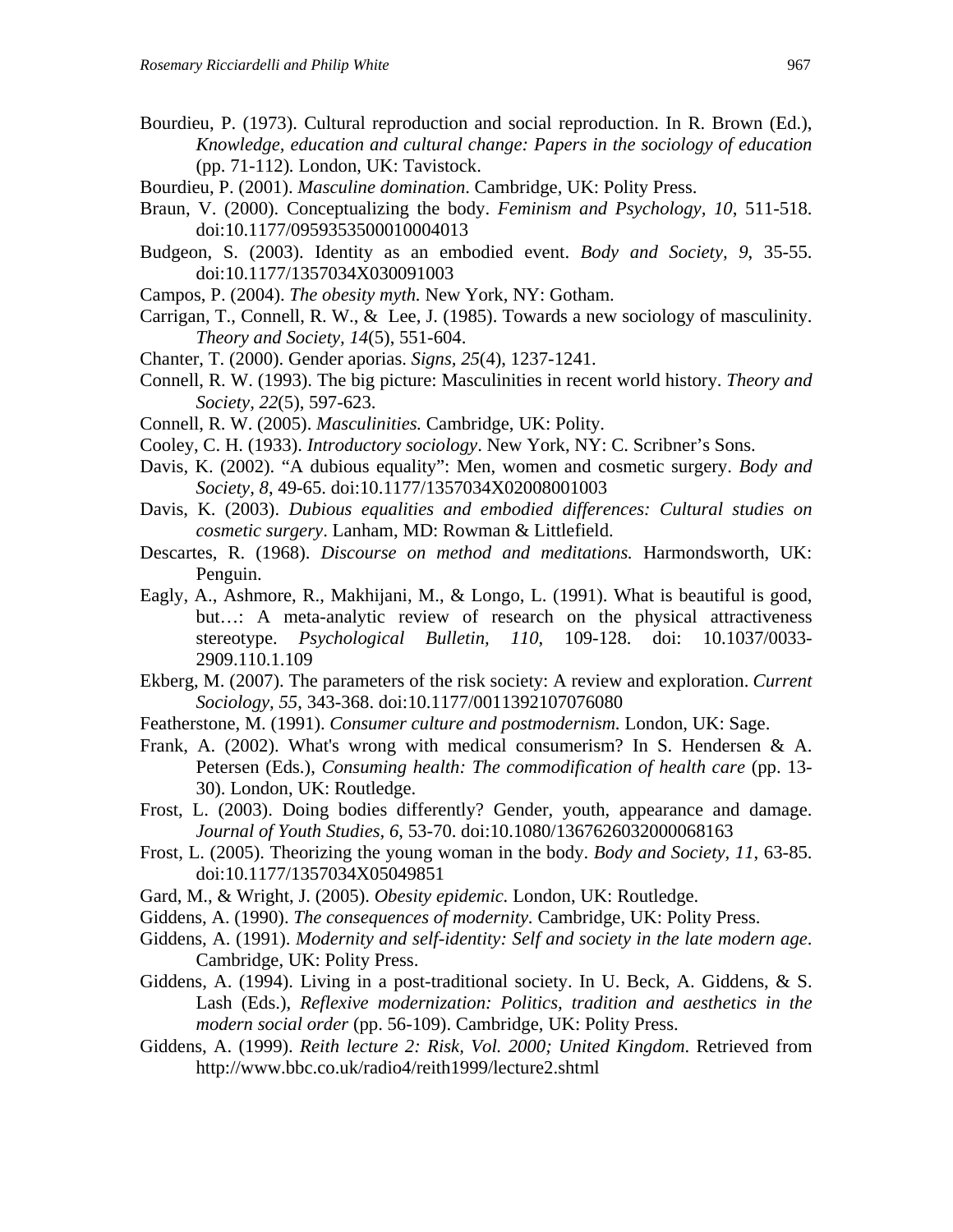- Gill, R., Henwood, K., & McLean, C. (2005). Body projects and the regulation of normative masculinity. *Body and Society, 11*, 37-62. doi:10.1177/1357034X05049849
- Gillman, S. L. (1999). *Making the body beautiful: A cultural history of aesthetic surgery.* Princeton, NJ: Princeton University Press.
- Glaser, B. G., & Strauss, A. L. (1967). *The discovery of grounded theory: Strategies for qualitative research*. Chicago, IL: Aldine.
- Goffman, E. (1963). *Stigma: The management of spoiled identity.* New York, NY: Doubleday.
- Goffman, E. (1968). *The presentation of self in everyday life*. New York, NY: Penguin.
- Goffman, E. (1976). *Gender advertisements.* London, UK: Macmillan.
- Gullette, M. M. (1994). All together now: The new sexual politics of midlife bodies. In L. Goldstein (Ed.), *The male body* (pp. 22-47). Ann Arbor, MI: Michigan University Press.
- Haiken, E. (1997). *Venus envy: A history of cosmetic surgery.* Baltimore, MD: John Hopkins University Press.
- Jackson, L., Hunter, J., & Hodge, C. (1995). Physical attractiveness and intellectual competence: A meta-analytic review. *Social Psychology Quarterly, 58*(2), 108- 122.
- Jackson, P., Stevenson, N., & Brooks, K. (2001). *Making sense of men's magazines*. Oxford, UK: Polity Press.
- Kimmel, M. S. (1992). Review: Reading men: Men, masculinity, and publishing. *Contemporary Sociology, 21*(2), 162-171.
- Laqueur, T. (1990). *Making sex: Body and gender from the Greeks to Freud.* Cambridge, MA: Harvard University Press.
- Medicard. (2003). *Cosmetic surgery quick facts: Medicard's statistics 2003.* Retrieved from http://www.plasticsurgerystatistics.com/home.html
- Monaghan, L. F. (2001). *Bodybuilding, drugs, and risk.* New York, NY: Routledge.
- Morgan, K. P. (1991). Women and the knife: Cosmetic surgery and the colonization of women's bodies. *Hypatia, 6*, 25-53.
- Mulford, M., Orbell, J., Shatto, C., & Stockard, J. (1998). Physical attractiveness, opportunity, and success in everyday exchange. *American Journal of Sociology, 103*, 1565-1592. doi:10.1086/231401
- Nixon, S. (1996). *Hard looks: Masculinities, spectatorship and contemporary consumption.* London, UK: University College.
- Paechter, C. (2006). Reconceptualizing the gendered body: Learning and constructing masculinities and femininities in school. *Gender and Education, 18*(2), 121-135.
- Pope, H., Phillips, K., & Olivardia, R. (2000). *The Adonis complex: How to identify, treat and prevent body obsession in men and boys*. New York, NY: Simon and Schuster.
- Probyn, E. (2000). Sporting bodies: Dynamics of shame and pride. *Body and Society, 6*, 13-28. doi:10.1177/1357034X00006001002
- Pronger, B. (2002). *Body fascism: Salvation in the technology of physical fitness*. Toronto, ON: University of Toronto Press.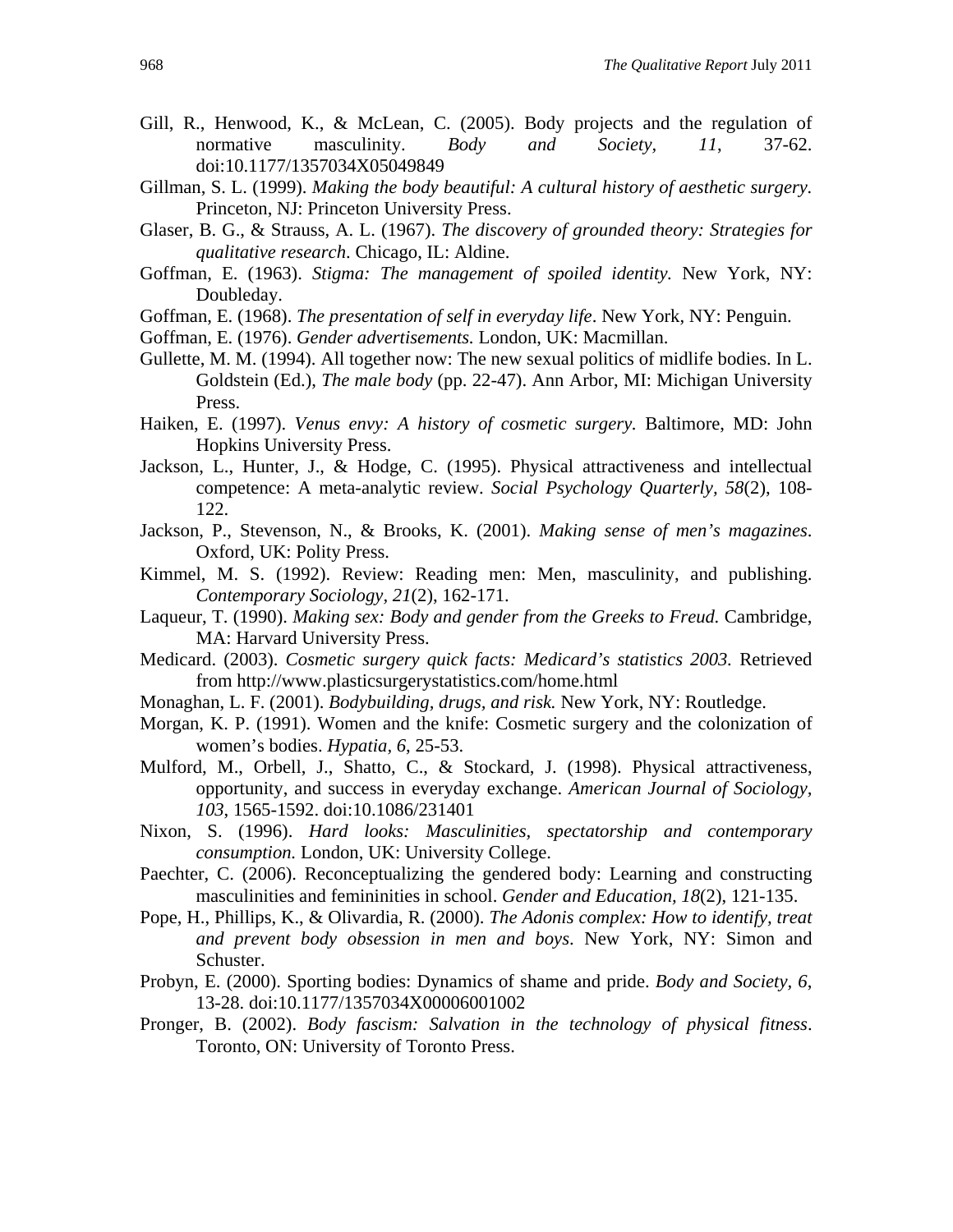- Ricciardelli, R., & Clow, K. A. (2009). Men, appearance, and cosmetic surgery: The role of self-esteem and comfort with the body. *Canadian Journal of Sociology, 34*(1), 105-134.
- Ross, C. E. (1994). Overweight and depression. *Journal of Health and Social Behavior, 35*, 63-78.
- Segal, L. (1993). Changing men: Masculinities in context. *Theory and Society Special Issue: Masculinities, 22*(5), 625-641.
- Shilling, C. (1993). *The body and social theory.* London, UK: Sage.
- Simpson, M. (1994). *Male impersonators: Men performing masculinity.* New York, NY: Routledge.
- Wacquant, L. J. D. (1995). Pugs at work: Bodily capital and bodily labor among professional boxers. *Body & Society*, *1*, 65-93. doi:10.1177/1357034X95001001005
- Wang, S. S., Brownell, K. D., & Wadden, T. A. (2004). The influence of the stigma of obesity on overweight individuals. *International Journal of Obesity, 28*, 1333- 1337. doi:10.1038/sj.ijo.0802730
- Wellard, I. (2006). Able bodies and sport participation: Social constructions of physical ability for gendered and sexually identified bodies. *Sport, Education and Society, 11*, 105-119.
- White P., & Gillett, J. (1994). Reading the muscular body: A critical decoding of advertisements in Flex magazine. *Sociology of Sport Journal, 11*(1), 18-39.
- White, P., & Young, K. (1997). Masculinity, sport, and the injury process: A review of Canadian and international evidence. *Avante, 3*(2), 1-30.
- Williams, S. J. (1997). Modern medicine and the "uncertain body": From corporeality to hyperreality? *Social Science & Medicine, 45*, 1041-1049. doi:10.1016/S0277- 9536(97)00031-2
- Wilson, J. (1992). *The American society of plastic and reconstructive surgeons' guide to cosmetic surgery.* New York, NY: Simon & Schuster.
- Wolf, N. (1991). *The beauty myth*. London, UK: Chatto and Windus.

#### **Author Note**

Rosemary Ricciardelli, Ph.D., is an Assistant Professor in the Faculty of Liberal Arts and Policy Studies at York University. She earned her PhD candidate in Sociology at McMaster University. She has published in a range of academic journals including the *Sex Roles, Canadian Journal of Sociology and the Journal of Criminal Justice education.*  Her research centers on gender identification and risk perceptions among men. Her other interests include body modification, prejudice and stereotyping surrounding men in nursing, prison experiences, and wrongful conviction. Current projects include examinations of male gender identity among men released from federal prisons and among male nurses. Correspondence regarding this article can be addressed to: Dr. Rosemary Ricciardelli, Department of Sociology, Faculty of Liberal Arts & Professional Studies, 2152 Vari Hall, 4700 Keele Street, Toronto, Ontario, Canada. M3J 1P3; Phone: 416-736-2100 ext. 60309; Fax: 416-736-5730; E-mail: rose.czarnuch@gmail.com